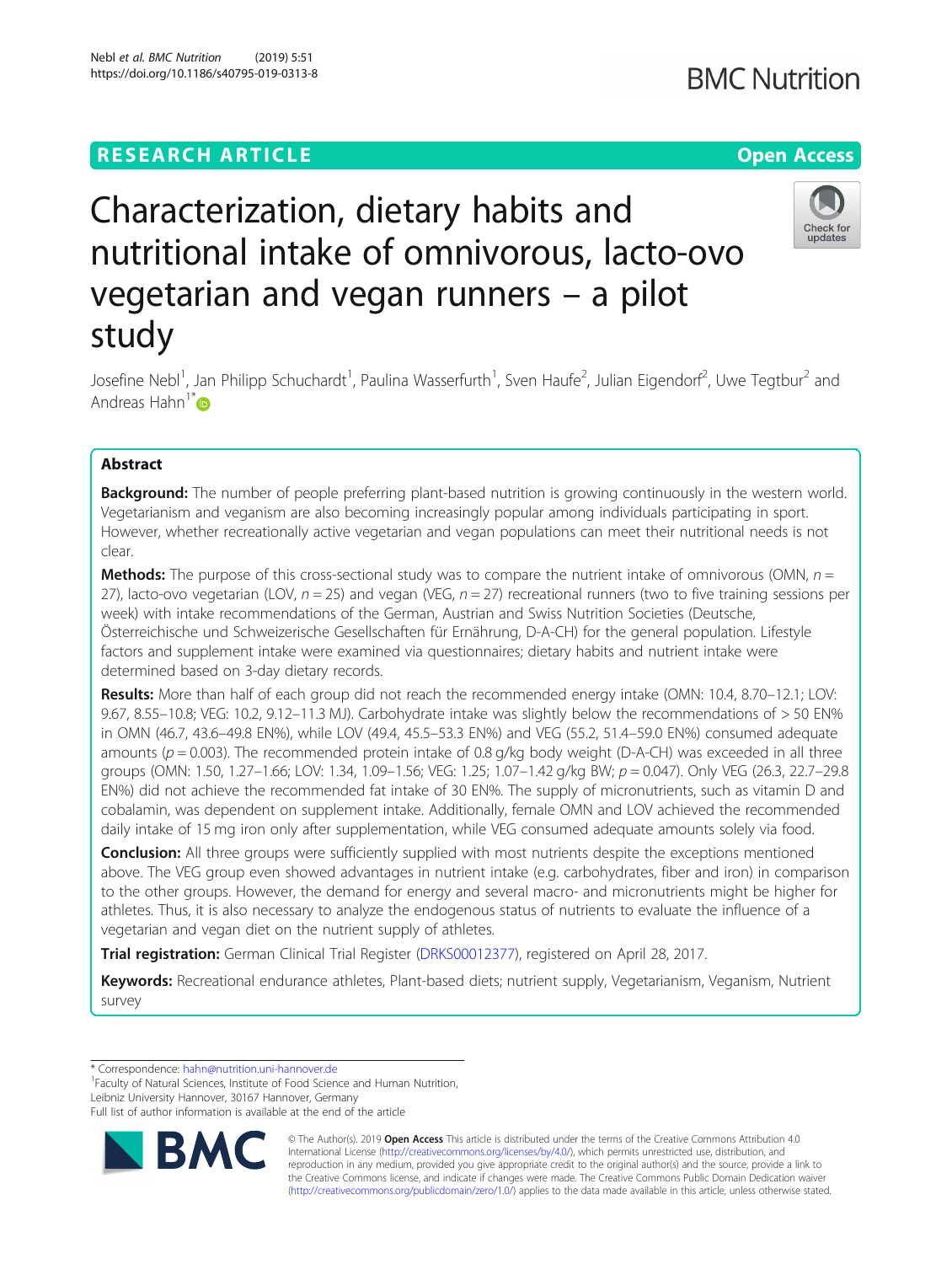#### Background

Plant-based diets, especially vegetarianism and veganism, are increasingly gaining popularity in the western world. These alternative diets are characterized by a predominance of foodstuffs derived from plants in varying amounts and range from abstaining meat, meat products and fish to complete rejection of animal products such as vegans (VEG) [[1,](#page-12-0) [2\]](#page-12-0). About 4.3 to 10% of the population in Germany are estimated to be vegetarians, whereas the number of VEG is estimated at 1.6% [\[3](#page-12-0)–[5\]](#page-12-0). Switzerland, Italy, Austria and the UK have a similar number of vegetarians as Germany at 9–11% [[6](#page-12-0)]. In the United States, only 5% of the population is considered vegetarian [[7](#page-12-0)], however, this is still more than 16 million people.

It is undisputed that a lacto-ovo vegetarian (LOV) diet based on a broad variety of foods generally ensures the supply of (nearly) all nutrients in adults  $[1, 8, 9]$  $[1, 8, 9]$  $[1, 8, 9]$  $[1, 8, 9]$  $[1, 8, 9]$  $[1, 8, 9]$  $[1, 8, 9]$  and has favorable effects on the cardiometabolic risk compared to the usual mixed diet  $[10-14]$  $[10-14]$  $[10-14]$ . Moreover, plant-based diets show beneficial associations with obesity, type 2 diabetes, hypertension and cancer [[15](#page-12-0)–[18\]](#page-12-0), although healthy omnivore (OMN) diets can achieve similar effects [[19](#page-12-0)]. Consequently, several nutrition societies recommend LOV diets as a healthy diet for all stages of life [[8,](#page-12-0) [20](#page-12-0)–[22\]](#page-12-0). By contrast, strict VEG nutrition is viewed as critical due to the risk for an undersupply with critical nutrients such as protein, long-chain n3 fatty acids, ribo-flavin, cobalamin, vitamin D, calcium, iron and zinc [\[23](#page-12-0)]. Thorough planning and engagement with a VEG diet are required to adjust the nutrient supply and meet the needs in different population groups.

A balanced diet also plays an important role for athletes. The impact of a plant-based diet on the health and performance of athletes is becoming a growing interest [[4\]](#page-12-0). However, data on the prevalence of vegetarians or VEG as recreational and professional athletes are still sparse and only a few studies have investigated the nutritional status of vegetarian athletes [\[24,](#page-12-0) [25](#page-12-0), [26\]](#page-12-0). Therefore, it is of great importance to investigate the nutritional status of athletes using data on dietary habits combined with analytical data on the nutrient status and functional outcomes. Such findings enable an evaluation of whether athletes who follow plant-based diets can meet their nutritional needs or show nutrient imbalances. Furthermore, such data form the basis for assessing the relationship of a plant-based diet with the body composition, the antioxidant and immunological capacity and, ultimately, with the health and performance of athletes [\[24](#page-12-0), [26](#page-12-0), [27\]](#page-12-0). Present studies investigating the relationship between a vegetarian and VEG diet and exercise do not differentiate between vegetarians and VEG  $[26]$  $[26]$ , are outdated  $[28]$ , questionnaire-based  $[25, 29, 30]$  $[25, 29, 30]$  $[25, 29, 30]$  $[25, 29, 30]$  $[25, 29, 30]$  $[25, 29, 30]$  $[25, 29, 30]$ or do not contain nutritional assessment including biochemical markers [[31,](#page-12-0) [32\]](#page-12-0).

The nutrient supply status of athletes consuming a balanced mixed diet including animal-based foods can usually be classified as safe, including critical nutrients. However, there is lack of scientific data investigating the question of whether vegetarian and especially VEG athletes are undersupplied with critical nutrients, and whether this affects health and performance. To date, no data exist on the nutritional and athletic conditions of VEG recreational runners and there are no recommendations regarding nutrient intake for LOV and VEG athletes. Therefore, in order to fill the knowledge gap between nutrient intake, status and performance, the novel approach of this study is to compare the dietary habits, nutritional intake, body composition and performance diagnostics of VEG and LOV recreational runners with OMN runners. We present here a comparison of the nutritional supply status of these three groups and a comparison with reference values of the German, Austrian and Swiss Nutrition Societies for healthy adults (Deutsche, Österreichische und Schweizerische Gesellschaft für Ernährung: D-A-CH) [\[33\]](#page-12-0). These data may serve as a first basis to determine specific recommendations regarding the nutrient intake for vegetarian and vegan athletes in the future.

### Methods

#### **Participants**

This cross-sectional study was conducted at the Institute of Food Science and Human Nutrition, Leibniz University Hannover, Germany. Ethical approval was provided by the Ethics Committee at the Medical Chamber of Lower Saxony (Hannover, Germany). The study was conducted in accordance with the Declaration of Helsinki. All subjects gave their written informed consent. The study was registered in the German Clinical Trial Register (DRKS00012377).

Eighty-one healthy recreational runners (mean age:  $27.5 \pm 4.14$  yr., height:  $1.75 \pm 0.80$  m, body mass:  $67.7 \pm 1.75$ 9.56 kg, BMI:  $22.0 \pm 1.94$  kg/m<sup>2</sup>, m = 31, f = 50) aged between 18 and 35 years were recruited from the general population in Hannover, Germany, via local running events, online running communities and online vegetarian and VEG communities.

The eligibility of subjects was assessed using questionnaires. Participants were selected based on the following inclusion criteria: OMN, LOV or VEG diet for at least half a year, body mass index (BMI) between 18.5 and 25.0 kg/  $m<sup>2</sup>$  and run regularly two to five times per week for at least 30–60 min. Regular running sessions were documented via self-reporting data. The following criteria led to exclusion: Any cardiovascular, metabolic or malignant disease, diseases of the gastrointestinal tract, pregnancy, food intolerances and addiction to drugs or alcohol. Participants were allowed to take dietary supplements, but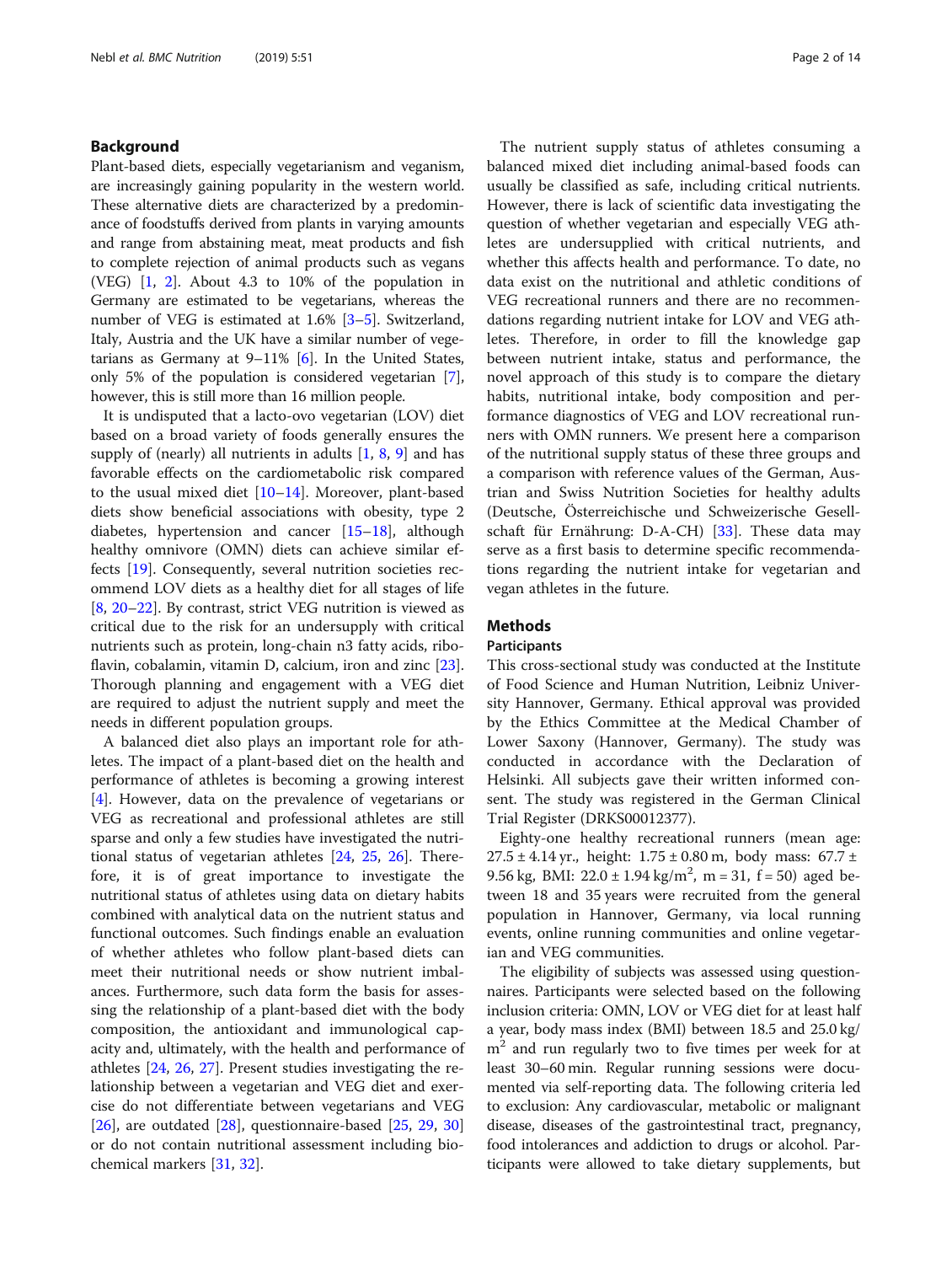the use of performance-enhancing substances (e.g. alkaline salts, creatine) led to exclusion.

#### Methods and examination procedure

A questionnaire, which included food groups the participants usually consume, had to be completed to categorize subjects as OMN, LOV and VEG recreational athletes.

Participants were matched according to age and gender. Subjects who were included in the study collective were invited to an examination. Prior to the examination, subjects fulfilled a 3-day dietary record over three consecutive days, including 2 week days and one weekend day. The nutritional diaries were checked by nutritionists for completeness, readability and plausibility. Ambiguities were clarified with subjects if necessary. Seventy-nine out of 81 participants returned the completed dietary record. The following food groups were analyzed: Meat, meat products and sausages, fish and seafood, milk and dairy products, eggs, fat and oil, whole grain products, cereal products, pastries, potatoes, vegetables, legumes, soy, fresh fruits, nuts and seeds, sweets, alcoholic drinks, alcohol, nonalcoholic beverages, coffee, tea and fast food.

Nutrient intake was depicted in comparison to the reference values of the German, Austrian and Swiss Nutrition Societies for healthy adults (D-A-CH) [\[33\]](#page-12-0). Amino acid intake was compared to the reference values of the World Health Organization (WHO) [\[34](#page-12-0)].

All 81 participants completed a questionnaire regarding their supplement intake, status of health and running activity. Training frequency and duration were selfreported by the subjects. The determination of anthropometric data followed. The measurements of body weight (BW) and height were carried out without shoes, respectively. Waist circumference was determined using a tape measure. The BMI was calculated using the standard formula:

$$
BMI = \frac{\text{body mass [kg]}}{\left(\text{height [m]}\right)^2}
$$

#### Data analysis and statistical methods

The nutrition organization software PRODI6.4® (Nutri-Science GmbH, Freiburg, Germany) was used to analyze dietary habits, energy and nutrient intake from the 3-day dietary record. The composition of foods, which were not available in PRODI6.4®, have been requested from the manufacturer and the results were integrated into the software. The intake of animal- and plant-based iron was also calculated with the software. The compositions of all supplementary products mentioned at the time of evaluation were researched and multiplied by the intake

frequency (daily intake (factor \*1), two times a week (factor  $*2/7$ ), three times a week (factor  $*3/7$ ), four times a week (factor \*4/7), irregular intake (factor \*12/365)) to calculate the average daily intake of the respective nutrients via supplements. Based on the intake frequencies above, the average daily intake for each mineral and vitamin was calculated for each subject individually.

Statistical analyses were performed using SPSS software (IBM SPSS Statistics 24.0; Chicago, IL, USA). Results are presented as mean ± standard deviation (SD) or 95% confidence interval (CI). Normal distribution was checked using the Kolmogorov-Smirnov test. If data were normally distributed, one-way analysis of variance (ANOVA) was used to evaluate differences in nutritional status and intake between the three diet groups. The Kruskal-Wallis test was performed to analyze data with non-normal distribution. If there were significant differences between the groups, the post hoc test with Bonferroni correction was conducted. The Mann-Whitney U test was used to examine differences between supplement users (SU) and non-supplement users (non-SU) within the groups. The chi-square test was used to compare the differences between the frequencies of the three groups. Associations between parametric data were computed via Pearson and nonparametric data via Spearman's rho correlation. P values  $\leq 0.05$  were interpreted as statistically significant.

#### Results

#### Characterization of the study population

Twenty-seven of the 81 runners followed OMN nutrition, 26 were LOV and 28 were VEG (Fig. [1\)](#page-3-0). Men and women were equally distributed and there were no differences in the mean age and anthropometric data (Table [1](#page-4-0)). Only one female of the LOV had a waist circumference slightly over 80 cm; all other participants had values in the reference range of < 80 cm for women and < 94 cm for men. All but one of the 27 participants of the OMN group had followed the diet for > 3 years. By contrast, 4 out of 26 participants of the LOV group and 6 out of 28 of the VEG group had switched to their current diet between 0.5–1 year.

Several subjects took dietary supplements. More precisely, 18 out of 28 participants (64.3%) of the VEG, 10 out of 27 (37.0%) of the OMN and 9 out of 26 (34.6%) of the LOV group took supplements. Although considerably more subjects of the VEG group consumed supplements, there were no statistically significant differences between the groups. Magnesium, calcium, iron, cobalamin and vitamin D were commonly consumed supplements (Table [1](#page-4-0)). Magnesium and vitamin D were most commonly supplemented in the OMN group (22.2% and not significant [n.s.], respectively), magnesium, iron and cobalamin in LOV (15.4%; n.s.), and cobalamin in VEG (53.9%;  $p = 0.005$ ,  $\chi^2$ ).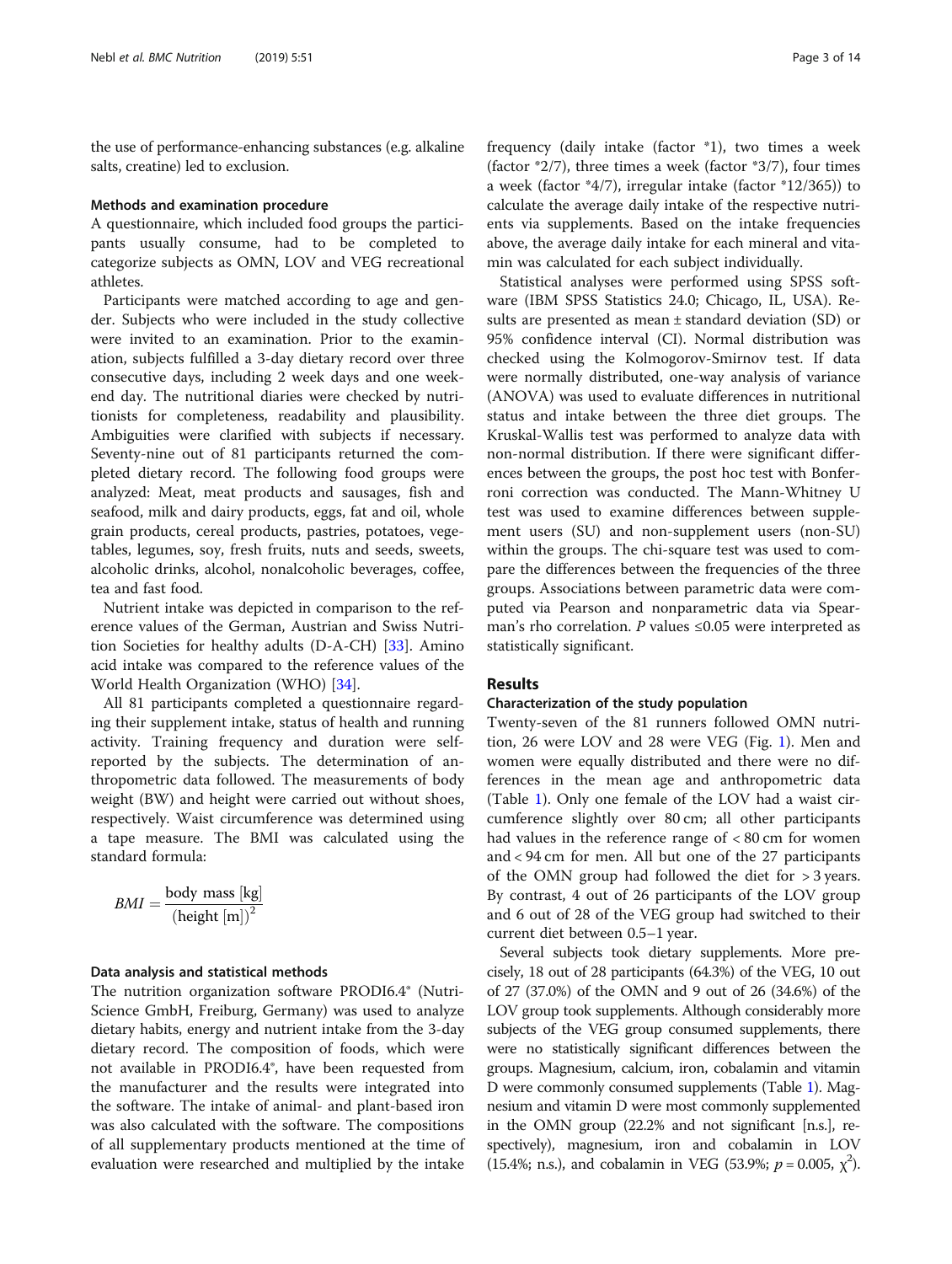<span id="page-3-0"></span>

Total nutrient intake of SU compared to non-SU was investigated (Figs. [2](#page-4-0) and [3\)](#page-5-0). Statistically significantly higher cobalamin intake in SU compared to non-SU was found in both male and female VEG ( $p = 0.019$  and 0.003, respectively) as well as in female OMN ( $p = 0.027$ ) and LOV ( $p =$ 0.026). Magnesium ( $p = 0.036$ ), vitamin D ( $p = 0.018$ ) and iron ( $p = 0.018$ ) intake was statistically significantly higher in female LOV SU compared to non-SU. Male SU in OMN also showed higher iron intakes than non-SU ( $p = 0.004$ ). The analysis of fortified food products revealed only one subject who consumed a small amount (15 mg) of calciumenriched soy drink, which can be neglected.

None of the subjects regularly consumed tobacco. The participants showed no differences in training frequency or duration (Table [1](#page-4-0)).

#### Dietary habits

According to their diet, LOV and VEG consumed neither meat, meat products, fish nor seafood (Table [2\)](#page-5-0). The VEG additionally waived milk, dairy products and eggs. The three groups consumed similar amounts of fat and oil, whole grain and cereal products as well as pastries. Moreover, there were no significant differences in the dietary intake of sweets, alcoholic drinks, coffee and tea. The VEG consumed significantly higher amounts of potatoes, vegetables and fresh fruit compared to LOV ( $p_{\text{LOV-VEG}} = 0.013$ , 0.031 and 0.041, respectively) and OMN ( $p_{OMN\text{-}VEG} = 0.017$ , 0.000 and 0.015, respectively). Legumes were consumed mainly in the VEG group ( $p < 0.001$ ), while OMN consumed the highest amounts of fast food  $(p = 0.016)$  (Table [2](#page-5-0)).

#### Nutritional intake

None of the three groups differed in terms of energy consumption (Table [3](#page-6-0)); men (OMN: 12.3, 8.36–16.1; LOV: 10.3, 8.96–11.7; VEG: 11.5, 8.97–1 3.9 MJ; n.s.) had a higher energy intake than women (OMN: 9.11, 7.96–10.3; LOV: 9.22, 7.51–10.9; VEG: 9.47, 8.47–10.4 MJ; n.s.), which was statistically significant for OMN  $(p = 0.023)$ . In comparison to the recommended values for people who perform sport several times a week (age group 19–25 and 25–51, physical activity level was estimated at 1.7 [\[33](#page-12-0)];), only the average of female VEG and male OMN reached the recommendations. Low levels of energy intake were evident in 59.3% of OMN, 52.0% of LOV and 51.9% of VEG, with no differences in frequency distribution. No significant associations were found between energy intake and age, BMI and frequency of training.

Regarding the macronutrient intake, there were significant differences between OMN and VEG. The VEG consumed a higher percentage of carbohydrates (55.2, 51.4–59.0 energy percent, EN%) compared to OMN (46.7, 43.6–49.8 EN%;  $p_{OMN\text{-}VEG} = 0.002$ ) (Table [3\)](#page-6-0). Most subjects of the OMN group (70.4%) and 50.2% of the LOV group had low levels (< 50 EN%) of carbohydrates. By contrast, most subjects (66.7%) of the VEG group had higher levels of carbohydrates (> 55 EN%). These differences were statistically significant ( $p = 0.035$ ,  $\chi^2$ ). The absolute intake of carbohydrates differed only slightly.

Regarding the absolute dietary protein intake, there were only minor differences between the groups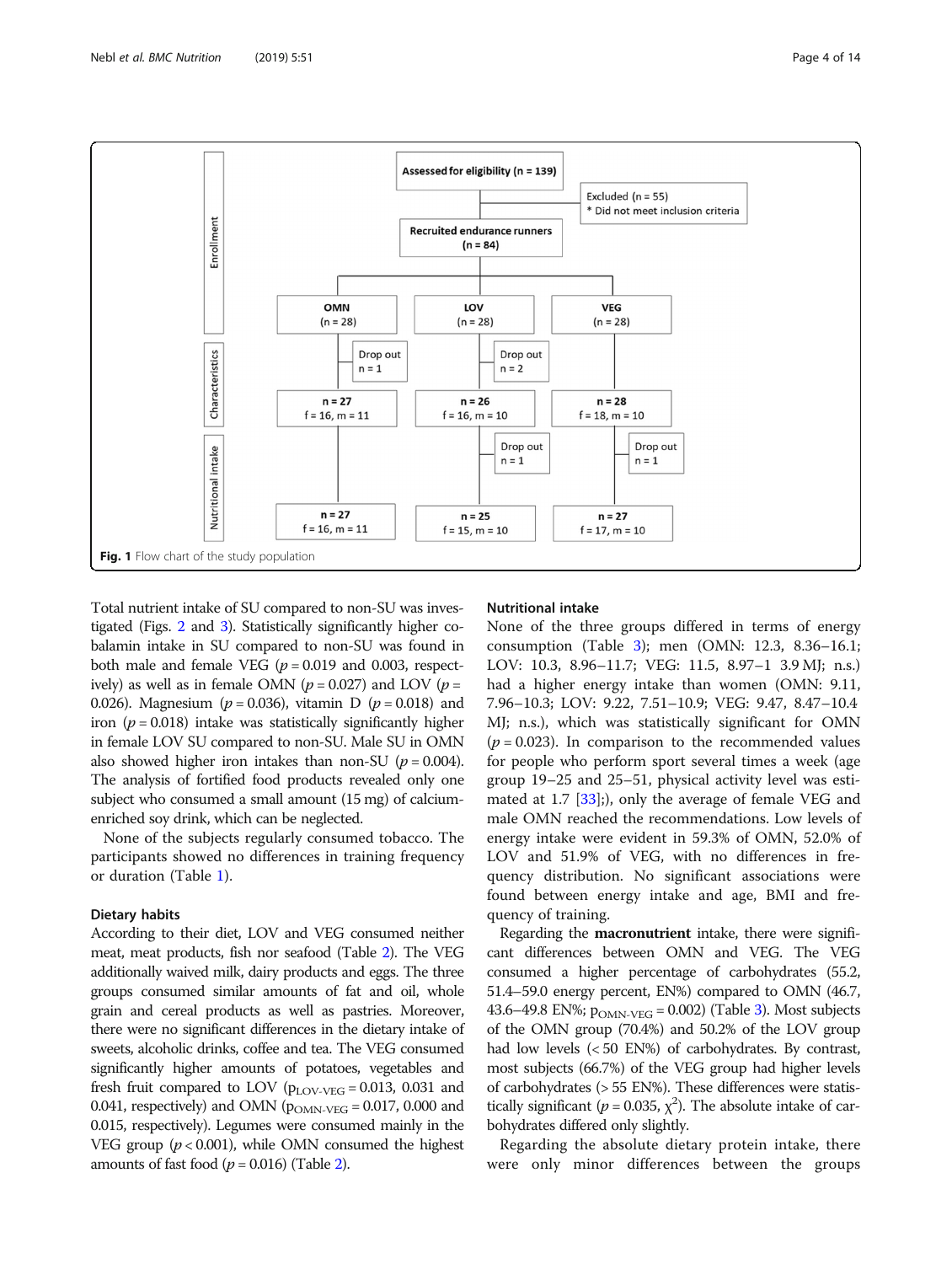|                                    | OMN $(n = 27)$      | $p$ value<br>OMN-LOV     | LOV $(n=26)$        | $p$ value<br>LOV-VEG | $VEG (n = 28)$      | $p$ value<br>OMN-VEG     | $p$ value<br>3 groups |
|------------------------------------|---------------------|--------------------------|---------------------|----------------------|---------------------|--------------------------|-----------------------|
| Age, years                         | $27.4 \pm 4.03$     | $\overline{\phantom{0}}$ | $27.6 \pm 4.31$     | $\qquad \qquad -$    | $27.5 \pm 4.24$     | $\overline{\phantom{0}}$ | 0.968 <sup>b</sup>    |
| Sex                                | $m = 11$ , $w = 16$ |                          | $m = 10$ , $w = 16$ |                      | $m = 10$ , $w = 18$ |                          | 0.929 <sup>c</sup>    |
| BMI, kg/m <sup>2</sup>             | $22.3 \pm 1.74$     |                          | $21.6 \pm 1.98$     |                      | $22.1 \pm 2.09$     |                          | 0.436 <sup>b</sup>    |
| Waist, cm                          |                     |                          |                     |                      |                     |                          |                       |
| Female                             | $71.0 \pm 4.3$      |                          | $70.1 \pm 3.8$      |                      | $69.5 \pm 5.0$      |                          | $0.057$ <sup>a</sup>  |
| Male                               | $79.5 \pm 4.3$      |                          | $76.4 \pm 3.0$      |                      | $80.6 \pm 4.1$      |                          | 0.591 <sup>a</sup>    |
| Systolic blood<br>pressure, mm Hq  | $121 \pm 11.1$      |                          | $121 \pm 13.4$      |                      | $116 \pm 12.6$      |                          | 0.201 <sup>b</sup>    |
| Diastolic blood<br>pressure, mm Hg | $74.0 \pm 6.00$     |                          | $72.0 \pm 4.00$     |                      | $72.0 \pm 9.00$     |                          | $0.457^{\rm b}$       |
| Pulse rate, bpm                    | $66.0 \pm 9.00$     |                          | $61.0 \pm 8.00$     |                      | $65.0 \pm 10.00$    |                          | $0.188^{b}$           |
| Duration of diet                   |                     |                          |                     |                      |                     |                          | 0.001 <sup>c</sup>    |
| $< 0.5$ years, n $(\%)$            | 0(0)                |                          | 0(0)                |                      | 0(0)                |                          |                       |
| $0.5 - 1$ year, n $(\%)$           | 0(0)                |                          | 4(15.4)             |                      | 6(21.4)             |                          |                       |
| $1-2$ years, n $(\%)$              | 1(3.7)              |                          | 3(11.5)             |                      | 4(14.3)             |                          |                       |
| $2-3$ years, n $(\%)$              | 0(0)                |                          | 2(7.7)              |                      | 7(25.0)             |                          |                       |
| $>$ 3 years, n $(\%)$              | 26 (96.3)           |                          | 17 (65.4)           |                      | 11(39.3)            |                          |                       |
| Magnesium SU, n (%)                | 5(22.2)             |                          | 4(15.4)             |                      | 5(17.9)             |                          | $0.710^{\circ}$       |
| Calcium SU, n (%)                  | 3(11.1)             |                          | 1(3.9)              |                      | 2(7.14)             |                          | 0.210 <sup>c</sup>    |
| Iron SU, n (%)                     | 3(11.1)             |                          | 4(15.4)             |                      | 5(17.9)             |                          | 0.689 <sup>c</sup>    |
| Vitamin $B_{12}$ SU, n $(%)$       | 4(18.5)             |                          | 4(15.4)             |                      | 15 (53.9)           |                          | 0.005 <sup>c</sup>    |
| Vitamin D SU, n (%)                | 5(22.2)             |                          | 1(3.9)              |                      | 7(25.0)             |                          | 0.078 <sup>c</sup>    |
| Smoker, n (%)                      | (0)                 |                          | 0(0)                |                      | 0(0)                |                          |                       |
| Training frequency<br>per week     | $3.04 \pm 0.98$     |                          | $3.24 \pm 0.88$     |                      | $3.00 \pm 0.85$     |                          | 0.502 <sup>b</sup>    |
| Running time<br>per week (h)       | $2.72 \pm 1.11$     |                          | $3.38 \pm 1.43$     |                      | $2.65 \pm 1.38$     |                          | 0.079 <sup>b</sup>    |

<span id="page-4-0"></span>**Table 1** Characterization of the study population (mean  $+$  SD)

OMN omnivores, LOV lacto-ovo vegetarians, VEG vegans, BMI body mass index, bpm beats per minute, SU supplement users One-way ANOVA, <sup>b</sup>Kruskal Wallis test, <sup>c</sup>Chi-square test, p-values in bold represent statistical significance

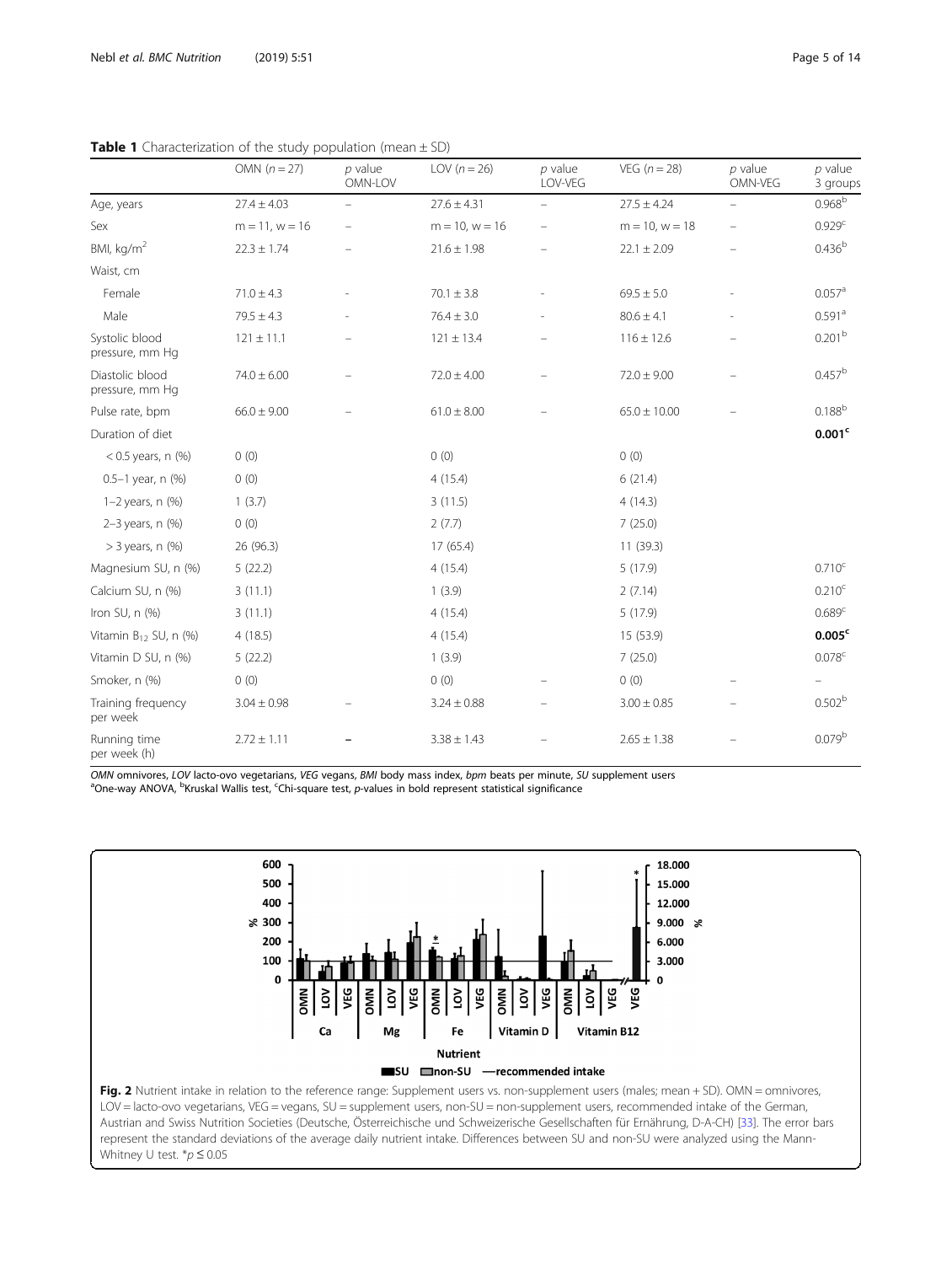<span id="page-5-0"></span>

(Table [3](#page-6-0)). On average, all the groups were above the reference value of 0.8 g/kg BW; only one subject of the OMN group (3.70%), two subjects of LOV (8.00%) and two subjects of VEG (7.41%) did not reach the recommendations (data not shown). All three groups were adequately supplied with all essential amino acids (see Additional file [1](#page-11-0)).

Considering the average relative fat intake, subjects in the OMN group ( $p_{OMN\text{-}VEG} = 0.021$ ) and LOV (n.s. compared to VEG) consumed higher amounts compared to

Table 2 Mean daily intake of different food categories calculated from a 3-day dietary record

| Food group (g/day)                             | <b>OMN</b><br>$(n = 27)$ | $p$ value<br>OMN-LOV | LOV<br>$(n = 25)$ | $p$ value<br>LOV-VEG     | VEG<br>$(n = 27)$ | $p$ value<br>OMN-VEG           | $p$ value<br>3 groups |  |
|------------------------------------------------|--------------------------|----------------------|-------------------|--------------------------|-------------------|--------------------------------|-----------------------|--|
| Meat                                           | $85.8 \pm 58.8$          | $0.000^{\rm c}$      |                   | $1.000^c$                |                   | $0.000^{\rm c}$                | 0.000 <sup>b</sup>    |  |
| Meat products and sausages                     | $29.6 \pm 32.1$          | 0.000 <sup>c</sup>   |                   | 1.000 <sup>c</sup>       |                   | 0.000 <sup>c</sup>             | 0.000 <sup>b</sup>    |  |
| Fish and seafood                               | $28.7 \pm 39.9$          | 0.000 <sup>c</sup>   |                   | 1.000 <sup>c</sup>       |                   | 0.000 <sup>c</sup>             | 0.000 <sup>b</sup>    |  |
| Milk and dairy products                        | $290 \pm 183$            | 1.000 <sup>c</sup>   | $279 \pm 311$     | 0.000 <sup>c</sup>       | $\equiv$          | 0.000 <sup>c</sup>             | 0.000 <sup>b</sup>    |  |
| Eggs                                           | $23.8 \pm 37.4$          | 1.000 <sup>c</sup>   | $15.8 \pm 25.0$   | 0.003 <sup>c</sup>       |                   | 0.000 <sup>c</sup>             | 0.000 <sup>b</sup>    |  |
| Fat and oil                                    | $9.85 \pm 14.8$          | $\qquad \qquad -$    | $10.3 \pm 12.1$   | $\qquad \qquad -$        | $12.0 \pm 10.8$   |                                | 0.228 <sup>b</sup>    |  |
| Whole grain products                           | $33.2 \pm 48.7$          | $\qquad \qquad -$    | $50.6 \pm 58.8$   | $\overline{\phantom{0}}$ | $51.0 \pm 59.0$   |                                | 0.294 <sup>b</sup>    |  |
| Cereal products                                | $208 \pm 141$            | -                    | $188 \pm 130$     | -                        | $220 \pm 120$     |                                | $0.678$ <sup>a</sup>  |  |
| Pastries                                       | $58.8 \pm 50.0$          | $\qquad \qquad -$    | $58.0 \pm 100$    | $\overline{\phantom{0}}$ | $37.4 \pm 73.8$   | $\qquad \qquad -$              | $0.067^{\rm b}$       |  |
| Potatoes                                       | $44.1 \pm 79.3$          | 1.000 <sup>c</sup>   | $37.5 \pm 62.3$   | 0.013 <sup>c</sup>       | $118 \pm 130$     | 0.017c                         | 0.005 <sup>b</sup>    |  |
| Vegetables (except potatoes, legumes)          | $265 \pm 237$            | 0.511 <sup>c</sup>   | $324 \pm 187$     | 0.031 <sup>c</sup>       | $521 \pm 258$     | 0.000 <sup>c</sup>             | 0.000 <sup>b</sup>    |  |
| Legumes (except soybeans)                      | $3.70 \pm 8.08$          | 0.054 <sup>c</sup>   | $27.7 \pm 39.7$   | 0.092 <sup>c</sup>       | $66.4 \pm 68.1$   | 0.000 <sup>c</sup>             | 0.000 <sup>b</sup>    |  |
| Soybeans                                       |                          | 0.007 <sup>c</sup>   | $54.4 \pm 95$     | 0.031 <sup>c</sup>       | $151 \pm 179$     | 0.000 <sup>c</sup>             | 0.000 <sup>b</sup>    |  |
| Fresh fruit                                    | $266 \pm 160$            | 1.000 <sup>c</sup>   | $288 \pm 171$     | 0.041 <sup>c</sup>       | $518 \pm 404$     | 0.015 <sup>c</sup>             | 0.009 <sup>b</sup>    |  |
| Nuts and seeds                                 | $4.57 \pm 8.30$          | $0.044^c$            | $19.7 \pm 23.7$   | $0.578^{c}$              | $26.0 \pm 29.3$   | 0.000 <sup>b</sup>             | 0.001 <sup>b</sup>    |  |
| Sweets                                         | $37.0 \pm 39.3$          | $\equiv$             | $38.9 \pm 44.4$   | $\overline{\phantom{0}}$ | $20.2 \pm 33.6$   |                                | $0.148^{b}$           |  |
| Alcoholic drinks                               | $131 \pm 210$            | $\equiv$             | $101 \pm 198$     | $\overline{\phantom{0}}$ | $63.0 \pm 146$    | $\qquad \qquad -$              | $0.184^{b}$           |  |
| Alcohol                                        | $5.50 \pm 8.64$          | $\qquad \qquad -$    | $3.89 \pm 6.91$   | $\qquad \qquad -$        | $2.26 \pm 5.57$   | $\qquad \qquad \longleftarrow$ | $0.345^{b}$           |  |
| Nonalcoholic beverages (except coffee and tea) | $1103 \pm 1095$          | $\equiv$             | 794 ± 1098        | $\overline{\phantom{0}}$ | $1246 \pm 1258$   | $\equiv$                       | 0.339 <sup>b</sup>    |  |
| Coffee                                         | $170 \pm 164$            | $\equiv$             | $279 \pm 238$     | $\qquad \qquad -$        | $148 \pm 198$     |                                | 0.051 <sup>b</sup>    |  |
| Tea                                            | $257 \pm 398$            | $\qquad \qquad -$    | $181 \pm 310$     | $\qquad \qquad -$        | $221 \pm 339$     |                                | 0.999 <sup>b</sup>    |  |
| Fast food                                      | $57.1 \pm 75.2$          | 0.063 <sup>c</sup>   | $32.7 \pm 87.2$   | 1.000 <sup>c</sup>       | $16.6 \pm 38.1$   | 0.025 <sup>c</sup>             | 0.016 <sup>b</sup>    |  |

All nutrients excluding dietary supplements. OMN omnivores, LOV lacto-ovo vegetarians, VEG vegans

Data are presented as mean ± SD. <sup>a</sup>One-way ANOVA, <sup>b</sup>Kruskal Wallis test, <sup>c</sup>Post hoc test, p-values in bold represent statistical significance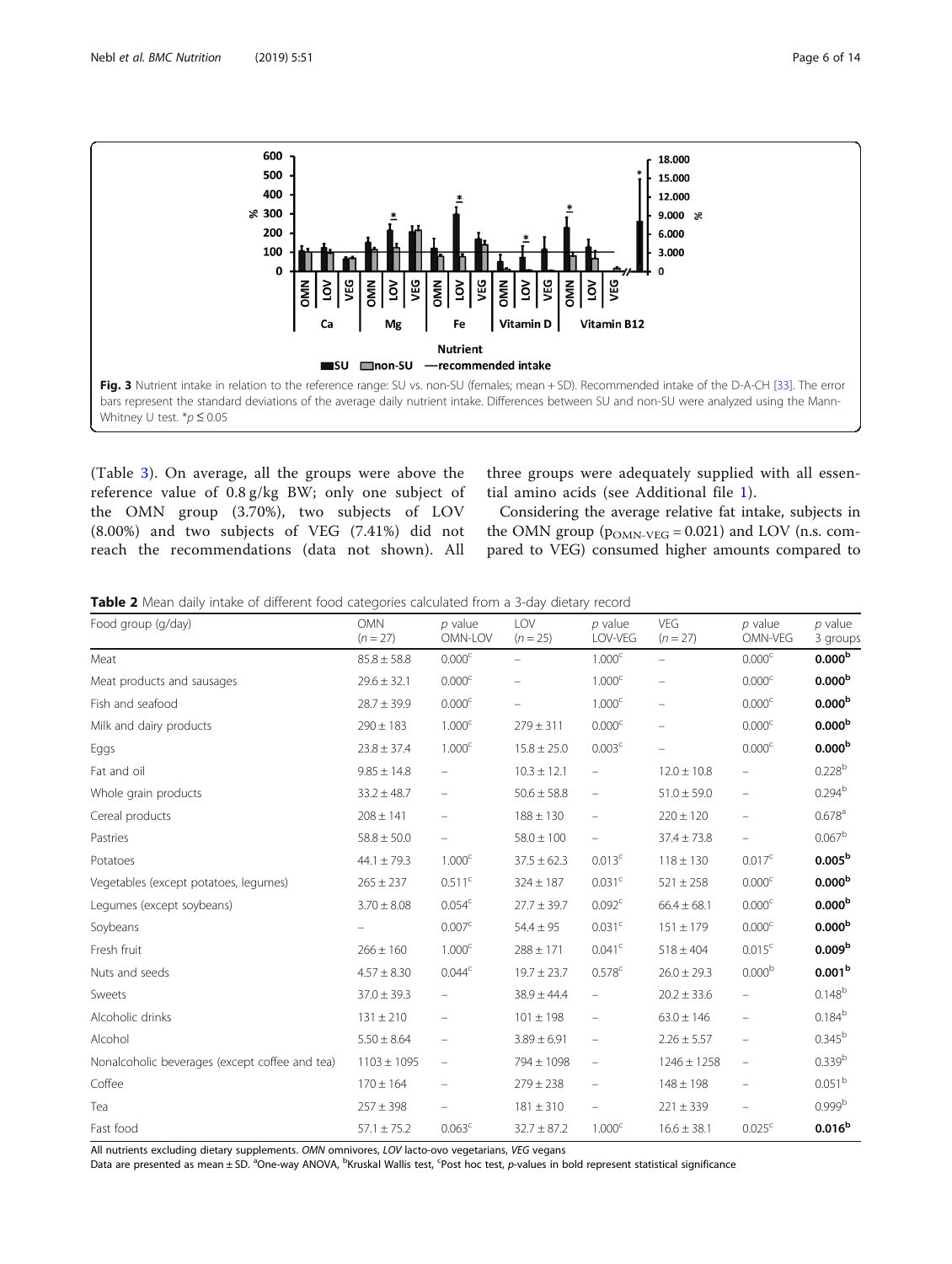<span id="page-6-0"></span>Table 3 Absolute and relative daily energy and macronutrient intake of the study population calculated from a 3-day dietary record

| Nutrient intake             | <b>OMN</b><br>$(n = 27)$ | p value<br>OMN-LOV | LOV<br>$(n = 25)$ | $p$ value<br>LOV-VEG     | <b>VEG</b><br>$(n = 27)$ | p value<br>OMN-VEG   | p value<br>3 groups | Reference values (m/f)* |
|-----------------------------|--------------------------|--------------------|-------------------|--------------------------|--------------------------|----------------------|---------------------|-------------------------|
| Energy                      |                          |                    |                   |                          |                          |                      |                     |                         |
| Energy intake (MJ)          | $10.4$ (8.70, 12.1) $-$  |                    | 9.67 (8.55, 10.8) | $\overline{\phantom{m}}$ | $10.2$ (9.12, 11.3) $-$  |                      | $0.989^{b}$         | 11.9-12.3/9.41-9.83     |
| <b>Macronutrients</b>       |                          |                    |                   |                          |                          |                      |                     |                         |
| Carbohydrate (EN%)          | 46.7 (43.6, 49.8)        | $0.824^{\circ}$    | 49.4 (45.5, 53.3) | $0.067^{\circ}$          | 55.2 (51.4, 59.0)        | 0.002 <sup>c</sup>   | 0.003 <sup>a</sup>  | > 50                    |
| Carbohydrate<br>$(q/kg$ BW) | 4.31(3.45, 5.17)         | 1.000 <sup>c</sup> | 4.22 (3.52, 4.91) | 0.094 <sup>c</sup>       | 5.01 (4.40, 5.62)        | $0.111$ <sup>c</sup> | 0.049 <sup>b</sup>  |                         |
| Protein (EN%)               | 16.7 (15.1, 18.9)        | 0.540 <sup>c</sup> | 15.9 (13.6, 18.2) | 0.295 <sup>c</sup>       | 13.8 (12.5, 15.0)        | 0.007 <sup>c</sup>   | 0.009 <sup>b</sup>  |                         |
| Protein (g/kg BW)           | 1.50(1.27, 1.66)         | 0.159 <sup>c</sup> | 1.34 (1.09, 1.56) | 1.000 <sup>c</sup>       | 1.25(1.07, 1.42)         | $0.063^{\circ}$      | 0.047 <sup>b</sup>  | 0.8                     |
| Fat (EN%)                   | 32.5 (30.5, 34.5)        | $0.432^{\circ}$    | 30.8 (26.8, 34.8) | 0.708 <sup>c</sup>       | 26.3 (22.7, 29.8)        | 0.021 <sup>c</sup>   | 0.026 <sup>b</sup>  | 30                      |
| Fiber (g)                   | 27.0 (22.8, 31.1)        | $0.176^{\circ}$    | 33.4 (28.6, 38.2) | 0.006 <sup>c</sup>       | 51.7 (44.1, 59.4)        | 0.000 <sup>c</sup>   | 0.000 <sup>b</sup>  | $\geq 30$               |

OMN omnivores, LOV lacto-ovo vegetarians, VEG vegans, MJ mega joule, EN% energy percent, BW body weight, \*Reference values of the German, Austrian and Swiss Nutrition Societies (Deutsche, Österreichische und Schweizerische Gesellschaften für Ernährung, D-A-CH) [[33](#page-12-0)]. Data are presented as mean (95% CI). <sup>a</sup>Oneway ANOVA, <sup>b</sup>Kruskal Wallis test, <sup>c</sup>Post hoc test, *p*-values in bold represent statistical significance

VEG, who were below the recommendation of 30 EN% (Table 3). A low-fat intake (< 30 EN%) was observed in 70.4% of the VEG, 44.0% of the LOV and 25.9% of the OMN group. These differences were significant ( $p = 0.004$ ,  $\chi^2$ ). Differences in fatty acid intake patterns were observed. The highest intake of saturated fatty acids was observed in the OMN group (8.70, 7.13–10.3 EN%) followed by LOV (7.86, 6.17–9.55 EN%; n.s. compared to OMN) and VEG  $(4.57, 3.55-5.59$  EN%;  $p_{OMN-VEG} < 0.001$ ) (see Additional file [2](#page-11-0)). Monounsaturated fatty acids were least consumed by the VEG group (3.96, 3.02–4.91 EN%) compared to LOV (5.45, 3.77–7.13 EN%; n.s. compared to LOV) and OMN (5.95, 4.86–7.03 EN%;  $p_{OMN-VEG}$  = 0.019). No differences were observed in polyunsaturated fatty acid (PUFA) intake. On average, none of the three groups reached the recommended intake values of monounsaturated fatty acids  $(>10$  EN%) and PUFA  $(7-10)$ EN%). The intake of linoleic acid (LA) was 4.33 (3.44– 5.21) EN% in the VEG group, 3.52 (2.57–4.46) EN% in LOV and 2.96 (2.50–3.42) EN% in OMN. Similarly, the intake of alpha-linolenic acid (ALA) was highest in the VEG group (0.80, 0.55–1.05 EN%) compared to LOV (0.68, 0.33–1.03 EN%, n.s. compared to VEG) and OMN (0.37, 0.27–0.48 EN%,  $p_{OMN\text{-}VEG} = 0.005$ ). The ratio LA:ALA did not differ significantly between the groups, although OMN showed a less favorable ratio (1:8.04) (see Additional file [2](#page-11-0)). The PUFAs, eicosapentaenoic acid (EPA, 20: 5n3) and docosahexaenoic acid (DHA, 22:6n3), were supplemented by two subjects of the OMN group, two subjects of the VEG and one of the LOV group. We observed the highest sum of EPA + DHA intake in the OMN group (0.54, 0.23–0.85 g), followed by LOV (0.08, 0.37–0.12 g;  $p_{OMN\text{-}LOV} = 0.003$ ) and VEG (0.09, 0.01–0.17 g;  $p_{OMN\text{-}}$  $_{VEG}$  < 0.001).

Fiber intake was significantly higher in the VEG group (51.7, 44.1–59.4 g) compared to LOV (33.4, 28.6–38.2 g;  $p_{OMN-LOV} = 0.006$ ) and OMN (27.0, 22.8–31.1 g;  $p_{OMN-}$  $_{VEG}$  < 0.001). The latter did not reach the minimum reference value of 30 g per day.

Micronutrient intakes also showed several differences between the groups (Table [4](#page-7-0)). Several participants did not reach the recommended intake for all the micronutrients examined (see Additional file [3\)](#page-11-0). There were variations regarding the minerals sodium, potassium and magnesium, while calcium and phosphorus values were similar. More precisely, lower sodium intake was observed in LOV ( $p_{OMN\text{-}LOV} = 0.004$ ) and VEG ( $p_{OMN\text{-}}$  $_{VEG}$  = 0.005) compared to OMN (Table [4](#page-7-0), p values of total intake are not shown). By contrast, the VEG group had significantly higher intake levels of potassium and magnesium compared to LOV ( $p_{\text{LOV-VEG}} = 0.005$  and 0.001, respectively) and OMN ( $p_{OMN\text{-}VEG} = 0.014$  and < 0.001, respectively) (Table [4](#page-7-0), p values of total intake are not shown). On average, the LOV and VEG groups had calcium intakes  $< 1000$  mg per day [\[33\]](#page-12-0), and OMN consumed sufficient amounts (1026, 846–1207 mg) due to supplementation. A total of 64.0% of the LOV group, 51.9% of OMN and 44.4% of VEG were below the recommendations for calcium (see Additional file [3\)](#page-11-0).

There were also group differences regarding trace elements, except for the zinc values, which did not vary between the groups. All three groups had adequate dietary zinc intakes, however, the male LOVs were slightly low (9.89, 5.33–14.5 mg). Female subjects reached the recommendations and so did the non-SU (OMN: 8.46, 6.30–10.6 mg; LOV: 9.44, 6.77–12.1 mg; VEG: 9.89, 7.63–12.1 mg). We observed a high iron intake, particularly in the VEG group (Table [4\)](#page-7-0). The mean iron intake was within the recommended area  $(10 \text{ mg/day } [33])$  $(10 \text{ mg/day } [33])$  $(10 \text{ mg/day } [33])$  in all three groups when only men were compared, and in both male SU and non-SU (Fig. [2](#page-4-0)). The highest iron intake via food in women was found in the VEG group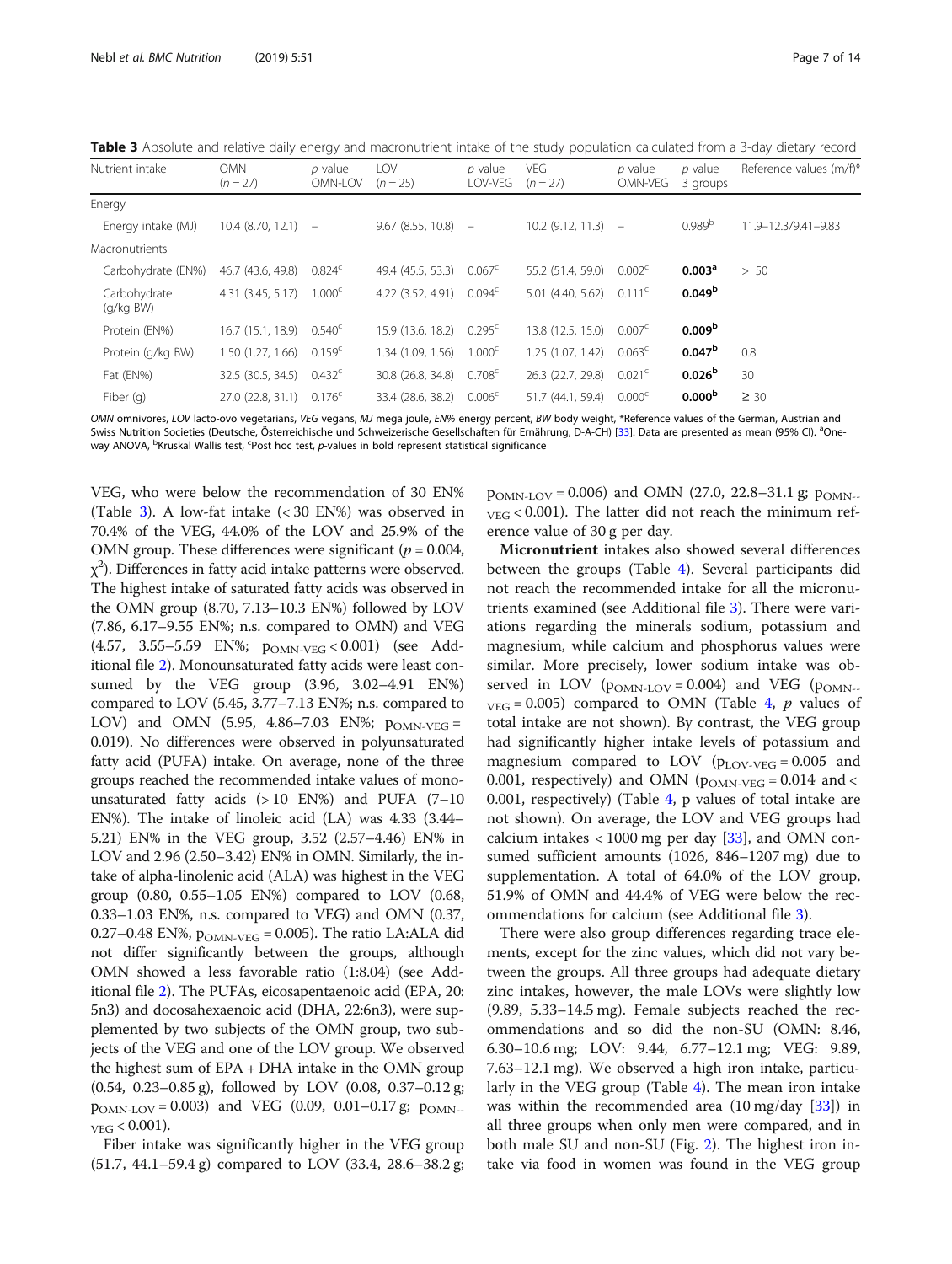| <b>OMN</b><br>$(n = 27)$ |                       | $p$ value<br>OMN-LOV     | LOV<br>$(n = 25)$     | $p$ value<br>VEG<br>LOV-VEG<br>$(n = 27)$ |                           | $p$ value<br>OMN-VEG     | $p$ value<br>3 groups | Reference values (m/f)* |  |
|--------------------------|-----------------------|--------------------------|-----------------------|-------------------------------------------|---------------------------|--------------------------|-----------------------|-------------------------|--|
| $Na$ (g)                 |                       |                          |                       |                                           |                           |                          |                       |                         |  |
| Food                     | $2.65$ $(2.17, 3.12)$ | 0.004 <sup>b</sup>       | 1.72 (1.44, 2.00)     | 1.000 <sup>b</sup>                        | 1.72 (1.46, 1.99)         | 0.005 <sup>b</sup>       | 0.001 <sup>a</sup>    | 1.5                     |  |
| Supplement               | 0                     |                          | $\mathbf 0$           |                                           | 0                         |                          |                       |                         |  |
| K(g)                     |                       |                          |                       |                                           |                           |                          |                       |                         |  |
| Food                     | 3.16 (2.88, 3.50)     | 1.000 <sup>b</sup>       | 3.04 (2.55, 3.52)     | 0.005 <sup>b</sup>                        | 4.65 (3.85, 5.50)         | $0.014^{b}$              | 0.002 <sup>a</sup>    | $4^{\circ}$             |  |
| Supplement               | 0                     |                          | $0.00$ $(0.00, 0.01)$ | $\equiv$                                  | $0.00$ $(0.00, 0.01)$     |                          | $0.372$ <sup>a</sup>  |                         |  |
| $Ca$ (mg)                |                       |                          |                       |                                           |                           |                          |                       |                         |  |
| Food                     | 981 (813, 1149)       |                          | 901 (716, 1085)       | $\equiv$                                  | 730 (614, 846)            |                          | $0.115^a$             | 1000                    |  |
| Supplement               | 45.1 (-32.0, 122)     | $\equiv$                 | 0                     |                                           | $6.37 (-2.22, 15.0)$      | $\overline{\phantom{a}}$ | $0.214^a$             |                         |  |
| P(g)                     |                       |                          |                       |                                           |                           |                          |                       |                         |  |
| Food                     | 1.43 (1.26, 1.60)     | $\overline{\phantom{m}}$ | 1.34(1.08, 1.61)      | $\equiv$                                  | 1.33(1.15, 1.52)          | $\qquad \qquad -$        | $0.495^{\text{a}}$    | 0.7                     |  |
| Supplement               | 0                     |                          | $\circ$               |                                           | 0                         |                          |                       |                         |  |
| Mg (mg)                  |                       |                          |                       |                                           |                           |                          |                       |                         |  |
| Food                     | 346 (310, 382)        | 0.990 <sup>b</sup>       | 388 (324, 452)        | 0.001 <sup>b</sup>                        | 599 (518, 679)            | $0.000^{\rm b}$          | 0.000 <sup>a</sup>    | 350/300                 |  |
| Supplement               | 36.7 (0.44, 73.0)     |                          | 53.2 (-5.58, 112)     | $\equiv$                                  | 54.3 (-7.09, 116)         | ÷,                       | 0.910 <sup>a</sup>    |                         |  |
| Fe (mg)                  |                       |                          |                       |                                           |                           |                          |                       |                         |  |
| Food (total)             | 11.9 (10.6, 13.2)     | 1.000 <sup>b</sup>       | 12.8 (10.8, 14.7)     | 0.001 <sup>b</sup>                        | 19.6 (16.8, 22.4)         | 0.000 <sup>b</sup>       | $0.000^a$             | 10/15                   |  |
| Plant-based iron         | 7.44 (6.33, 8.54)     | $0.105^{b}$              | 10.7 (8.95, 12.5)     | 0.000 <sup>b</sup>                        | 19.6 (16.8, 22.4)         | 0.000 <sup>b</sup>       | 0.000 <sup>a</sup>    |                         |  |
| Animal iron              | 4.45 (3.67, 5.24)     | 0.013 <sup>b</sup>       | 2.02 (1.41, 2.61)     | 0.000 <sup>b</sup>                        | $\overline{0}$            | 0.000 <sup>b</sup>       | 0.000 <sup>a</sup>    |                         |  |
| Supplement               | $1.70 (-1.36, 4.77)$  | $\equiv$                 | $1.52$ (-1.19, 4.24)  | $\equiv$                                  | $3.74 (-0.64, 8.12)$      | $\equiv$                 | $0.675^{\text{a}}$    |                         |  |
| $Zn$ (mg)                |                       |                          |                       |                                           |                           |                          |                       |                         |  |
| Food                     | 9.74 (8.32, 11.2)     |                          | 8.88 (7.30, 10.5)     | $\equiv$                                  | 10.7 (9.21, 12.2)         | $\equiv$                 | 0.214 <sup>a</sup>    | $14/8$ <sup>1</sup>     |  |
| Supplement               | $2.23$ (-1.59-6.04)   | $\overline{\phantom{a}}$ | $0.90 (-0.70 - 2.49)$ | $\overline{\phantom{a}}$                  | $0.47$ ( $-0.48 - 1.41$ ) | $\sim$                   | 0.648 <sup>a</sup>    |                         |  |
| Cu (mg)                  |                       |                          |                       |                                           |                           |                          |                       |                         |  |
| Food                     | 1.63 (1.43, 1.84)     | 0.819 <sup>b</sup>       | 1.85 (1.56, 2.13)     | 0.001 <sup>b</sup>                        | 2.93 (2.51, 3.34)         | 0.000 <sup>b</sup>       | 0.000 <sup>a</sup>    | $1.0 - 1.5$             |  |
| Supplement               | 0                     |                          | $\overline{0}$        |                                           | 0                         |                          |                       |                         |  |
| $Mn$ (mg)                |                       |                          |                       |                                           |                           |                          |                       |                         |  |
| Food                     | 4.75 (3.87, 5.62)     | $0.188^{b}$              | 6.29 (5.05, 7.54)     | 0.067 <sup>b</sup>                        | 8.48 (7.10, 9.85)         | 0.000 <sup>b</sup>       | 0.000 <sup>a</sup>    | $2.0 - 5.0$             |  |
| Supplement               | 0                     |                          | 0                     |                                           | 0                         |                          |                       |                         |  |
| $\frac{1}{2}$ (µg)       |                       |                          |                       |                                           |                           |                          |                       |                         |  |
| Food                     | 88.8 (64.1, 114)      | 0.190 <sup>b</sup>       | 61.6 (49.4, 73.7)     | 1.000 <sup>b</sup>                        | 57.7 (48.4, 67.0)         | 0.060 <sup>b</sup>       | $0.048$ <sup>a</sup>  | 200                     |  |
| Supplement               | 0                     | $\overline{\phantom{0}}$ | 0                     | -                                         | 0                         | $\equiv$                 |                       |                         |  |

<span id="page-7-0"></span>

| Table 4 Dietary mineral intake of the study population calculated from a 3-day dietary record (nutrient intake via food and |  |  |  |  |  |  |
|-----------------------------------------------------------------------------------------------------------------------------|--|--|--|--|--|--|
| supplements)                                                                                                                |  |  |  |  |  |  |

OMN omnivores, LOV lacto-ovo vegetarians, VEG vegans, \*Reference values of the German, Austrian and Swiss Nutrition Societies (Deutsche, Österreichische und Schweizerische Gesellschaften für Ernährung, D-A-CH) [[33\]](#page-12-0)

Data are presented as mean (95% CI). <sup>a</sup> Kruskal Wallis test, <sup>b</sup> Post hoc test, <sup>c</sup> Estimated values, p-values in bold represent statistical significance <sup>1</sup> At medium phytate intake

(19.8, 15.7–24.0 μg), followed by LOV (12.8, 9.47– 16.1 μg;  $p_{\text{LOV-VEG}} = 0.037$ ) and OMN (11.2, 9.01-13.2 μg;  $p_{OMN-VEG} = 0.005$ ). Only the female SU in both the LOV and OMN groups reached the reference range (15 mg/ day [[33\]](#page-12-0)) (Fig. [3](#page-5-0)). The iron sources in the diet of the VEG group were exclusively plant-based food. However, the LOV and OMN groups consumed predominantly plantbased iron as well (Table 4). The worst supply was observed for iodine. Only 3.7% of the OMN group and none

of the subjects in LOV and VEG had values in a reference range of 200 μg per day (see Additional file [3](#page-11-0)) [\[33\]](#page-12-0).

Variations were also observed in the vitamin intake between the groups (Table [5](#page-8-0)). On average, all three groups reached the recommended amounts for thiamine, pyridoxine and folate, while the reference value for vitamin D was not achieved, and the ascorbic acid intake was exceeded in all groups. Due to the supplementation, the highest average intake of cobalamin was observed in the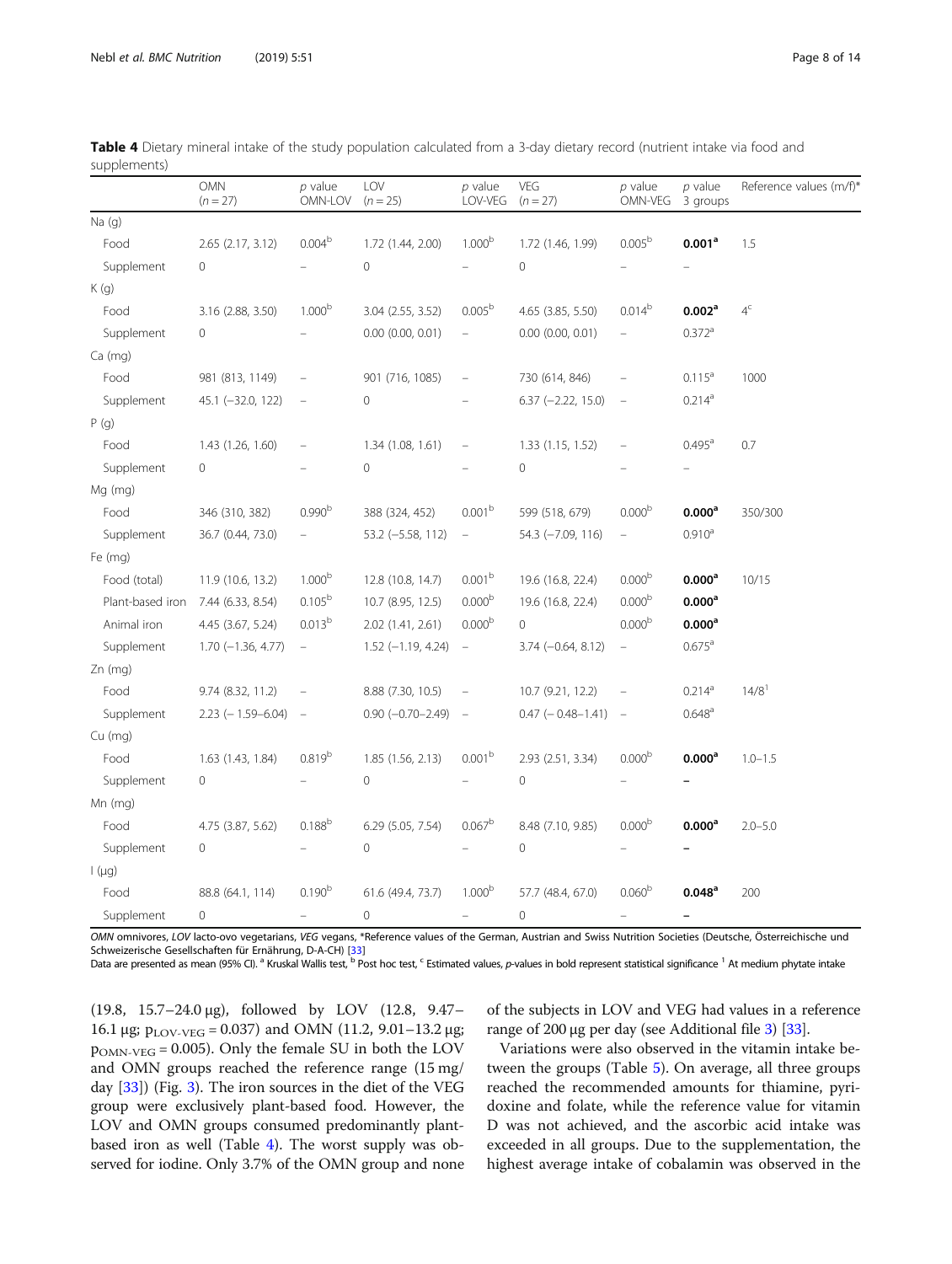|                                   |                 | OMN<br>$(n = 27)$                                | $p$ value<br>OMN-LOV $(n = 25)$ | LOV                                | $p$ value<br>LOV-VEG $(n = 27)$ | VEG                         | $p$ value<br>OMN-VEG 3 groups | $p$ value            | Reference values<br>$(m/f)^*$ |
|-----------------------------------|-----------------|--------------------------------------------------|---------------------------------|------------------------------------|---------------------------------|-----------------------------|-------------------------------|----------------------|-------------------------------|
| A [retinol equ.]<br>(mq)          | Food            | 1.45<br>(0.81, 2.10)                             | $\overline{\phantom{0}}$        | 1.26<br>(0.91, 1.61)               | $\equiv$                        | 1.72<br>(1.27, 2.16)        | $ \,$                         | $0.221$ <sup>a</sup> | 1.0/0.8                       |
|                                   | Supplement 0    |                                                  |                                 | $\mathbf{0}$                       |                                 | $\circ$                     |                               |                      |                               |
| $D(\mu g)$                        | Food            | 2.61<br>(1.34, 3.89)                             | 1.000 <sup>b</sup>              | 1.67(1.02,<br>2.32)                | 0.037 <sup>b</sup>              | 1.04<br>(0.46, 1.62)        | 0.003 <sup>b</sup>            | 0.002 <sup>a</sup>   | 20                            |
|                                   | Supplement 5.68 | $(-0.12, 11.5)$                                  | $\equiv$                        | 2.75<br>$(-2.91, 8.40)$            | -                               | 18.8<br>(1.61, 36.1)        | $\overline{\phantom{0}}$      | $0.086^{\rm a}$      |                               |
| $E$ (mg)                          | Food            | 9.66<br>(7.85, 11.5)                             | 0.851 <sup>b</sup>              | 11.4<br>(9.03, 13.7)               | 0.280 <sup>b</sup>              | 16.4<br>(12.5, 20.4)        | 0.015 <sup>b</sup>            | 0.018 <sup>a</sup>   | $14/12^c$                     |
|                                   | Supplement 1.12 | $(-0.47, 2.71)$                                  |                                 | 0.15<br>$(-0.16, 0.47)$            |                                 | 0.04<br>$(-0.37, 0.11)$     |                               | $0.411$ <sup>a</sup> |                               |
| $K(\mu q)$                        | Food            | 92.5<br>(63.5, 122)                              | 0.119 <sup>b</sup>              | 181 (96.6, 266) 0.058 <sup>b</sup> |                                 | 261 (164, 359)              | 0.000 <sup>b</sup>            | 0.000 <sup>a</sup>   | 70/60                         |
|                                   | Supplement 0    |                                                  |                                 | $\circ$                            |                                 | $\circ$                     |                               |                      |                               |
| $B_1$ [thiamine] (mg) Food        |                 | 1.38<br>(1.21, 1.55)                             | 0.502 <sup>b</sup>              | 1.20 (0.98,<br>1.43)               | 0.003 <sup>b</sup>              | 1.86<br>(1.56, 2.16)        | 0.143 <sup>b</sup>            | 0.004 <sup>a</sup>   | 1.2/1.0                       |
|                                   | Supplement 0.56 | $(-0.58, 1.70)$                                  |                                 | 0.17<br>$(-0.16, 0.50)$            |                                 | 0.09<br>$(-0.08, 0.26)$     | $\qquad \qquad =$             | $0.888^{a}$          |                               |
| $B_2$ [riboflavin]<br>(mq)        | Food            | 1.57<br>(1.34, 1.79)                             |                                 | 1.54<br>(1.12, 1.96)               |                                 | 1.38<br>(1.16, 1.59)        |                               | $0.278$ <sup>a</sup> | 1.4/1.1                       |
|                                   | Supplement 0.56 | $(-0.58, 1.70)$                                  |                                 | 0.01<br>$(-0.01, 0.03)$            |                                 | 0.11<br>$(-0.98, 0.33)$     |                               | $0.896^a$            |                               |
| Niacin (mg)                       | Food            | 21.4 (18.5, 24.3)                                | 0.033 <sup>b</sup>              | 15.8<br>(12.3, 19.3)               | 1.000 <sup>b</sup>              | 17.3<br>(12.3, 22.3)        | 0.021 <sup>b</sup>            | $0.010^a$            | 15/12                         |
|                                   |                 | Supplement 0.62 (-0.52, 1.77) -                  |                                 | 0.09<br>$(-0.09, 0.27)$            |                                 | 1.31<br>$(-1.12, 3.74)$     |                               | $0.645^{\text{a}}$   |                               |
| Pantothenic acid<br>(mq)          | Food            | 5.23 (4.38, 6.07)                                |                                 | 5.36<br>(4.04, 6.68)               |                                 | 6.39<br>(4.96, 7.81)        |                               | $0.461$ <sup>a</sup> | $6^{\circ}$                   |
|                                   |                 | Supplement 0.95 (-0.95,<br>2.85)                 |                                 | 0                                  |                                 | 0.04<br>$(-0.19, 0.11)$     |                               | $0.374$ <sup>a</sup> |                               |
| $B_6$ [pyridoxine]<br>(mq)        | Food            | 1.91 (1.61, 2.20)                                | 0.670 <sup>b</sup>              | 1.59<br>(1.27, 1.91)               | 0.002 <sup>b</sup>              | 2.63<br>(2.10, 3.16)        | 0.087 <sup>b</sup>            | 0.003 <sup>a</sup>   | 1.6/1.4                       |
|                                   | Supplement 0.47 | $(-0.31, 1.25)$                                  |                                 | 0.46<br>$(-0.11, 1.04)$            |                                 | $0.16$ ( $-0.07$ ,<br>0.40) | $\equiv$                      | $0.497$ <sup>a</sup> |                               |
| Biotin $(\mu q)$                  | Food            | 50.9 (44.9, 56.9)                                | $\overline{\phantom{0}}$        | 56.7<br>(43.4, 69.9)               | $\equiv$                        | 64.5<br>(51.4, 77.6)        |                               | 0.573 <sup>a</sup>   | $30 - 60^{\circ}$             |
|                                   |                 | Supplement 6.10 (-5.33, 17.5) -                  |                                 | 0                                  |                                 | 0.70<br>$(-0.44, 1.90)$     | $\equiv$                      | $0.373$ <sup>a</sup> |                               |
| Folate $(\mu g)$                  | Food            | 307 (249, 364)                                   | 1.000 <sup>b</sup>              | 327 (265, 389)                     | $0.024^{b}$                     | 478 (402, 572)              | 0.001 <sup>b</sup>            | 0.001 <sup>a</sup>   | 300                           |
|                                   |                 | Supplement 11.3 (-5.01, 27.6)                    | $\equiv$                        | 2.20<br>$(-2.33, 6.72)$            |                                 | 41.9<br>$(-20.2, 104)$      |                               | $0.261$ <sup>a</sup> |                               |
| $B_{12}$ [cobalamin]<br>$(\mu q)$ | Food            | 4.02 (3.12, 4.92)                                | 0.057 <sup>c</sup>              | 2.49 (1.49,<br>3.48)               | 0.002 <sup>b</sup>              | 0.79<br>(0.47, 1.12)        | 0.000 <sup>b</sup>            | 0.000 <sup>a</sup>   | $\overline{4}$                |
|                                   |                 | Supplement 0.96 (-0.21, 2.13) 0.002 <sup>b</sup> |                                 | 0.84<br>$(-0.20, 1.89)$            | 1.000 <sup>b</sup>              | 206 (101, 312)              | 0.004 <sup>b</sup>            | 0.001 <sup>a</sup>   |                               |
| C [ascorbic acid]                 | Food            | 153 (110, 196)                                   | 1.000 <sup>b</sup>              | 143 (107, 179)                     | 0.003 <sup>b</sup>              | 293 (222, 365)              | 0.001 <sup>b</sup>            | 0.000 <sup>a</sup>   | 110/95                        |
| (mq)                              |                 | Supplement 3.16 (-1.07, 7.38)                    |                                 | 0.17<br>$(-0.18, 0.51)$            |                                 | 7.80<br>$(-1.26, 13.7)$     |                               | 0.126 <sup>a</sup>   |                               |

<span id="page-8-0"></span>

| Table 5 Dietary vitamin intake of the study population calculated from a 3-day dietary record (nutrient intake via food and |  |  |  |  |  |  |
|-----------------------------------------------------------------------------------------------------------------------------|--|--|--|--|--|--|
| supplements)                                                                                                                |  |  |  |  |  |  |

OMN omnivores, LOV lacto-ovo vegetarians, VEG vegans, retinol equ. retinol equivalent, \*Reference values of the German, Austrian and Swiss Nutrition Societies (Deutsche, Österreichische und Schweizerische Gesellschaften für Ernährung, D-A-CH) [\[33](#page-12-0)]<br>Data are presented as mean (95% CI). <sup>a</sup>Kruskal Wallis test, <sup>b</sup>Post hoc test, <sup>c</sup>Estimated values, *p*-values in bold represent stat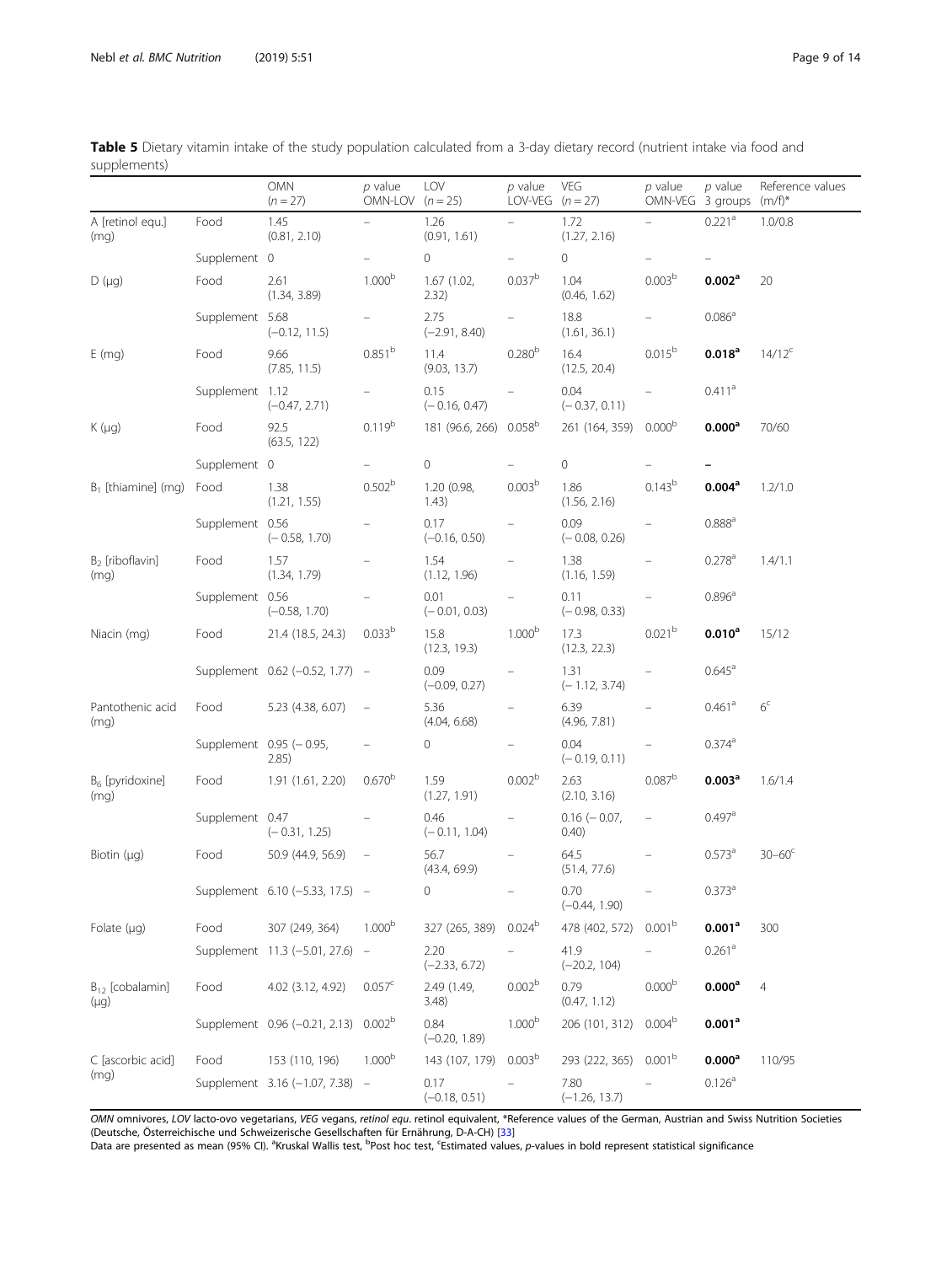VEG group (207, 102–313 μg), followed by OMN (4.97,  $3.70-6.25 \,\mu$ g; n.s. compared to VEG) and LOV (2.96, 1.69–4.24 μg; n.s. compared to VEG) (Table [5](#page-8-0)). Riboflavin intake was low in 44.4% of VEG subjects, 44.0% of LOV and 22.2% of OMN (see Additional file [3\)](#page-11-0). We found the highest vitamin D intake in the VEG group (19.9, 2.75–37.0 μg), followed by OMN (8.29, 2.22– 14.37 μg; n.s. compared to VEG) and LOV  $(4.52, -1.34-$ 10.39 μg; n.s. compared to VEG) (Table [5](#page-8-0)). Only 22.2% of the VEG group, 14.8% of OMN and 4.00% of LOV had vitamin D intakes within the recommendations  $(20 \mu g/day [33]).$  $(20 \mu g/day [33]).$  $(20 \mu g/day [33]).$ 

#### **Discussion**

Organizations such as The American College of Sports Medicine (ACSM), The International Society for Sports Nutrition (ISSN) and the International Olympic Committee (IOC) have defined guidelines for athletes [\[35](#page-12-0)–[37](#page-12-0)]. As these few existing recommendations for mainly high-performance athletes were only partially applicable to this study collective, the nutrient intake was compared with intake recommendations of the D-A-CH for the general population. However, the D-A-CH does not specify any certain reference values for ambitious recreational athletes [\[33\]](#page-12-0).

In general, recreational athletes can be supplied with all micronutrients through a balanced mixed diet. But, it is unknown whether a vegetarian and especially vegan diet can provide all the important nutrients for athletes.

The type, duration and intensity of sport determines the energy requirements. The ISSN recommends an energy intake from 7.5–10.0 MJ (1800–2400 kcal) for athletes with general physical activity levels of 30–40 min three to four times a week [\[35](#page-12-0)]. In order to assess the energy demand, the ACSM recommends various options (e.g. based on the daily recommended intake, the basal metabolic rate and a factor of physical activity or metabolic equivalents) [\[37](#page-12-0)]. The IOC refers to the fat-free mass (30–45 kcal/kg FFM/day) [[38\]](#page-12-0). Our subjects trained an average of three times a week for about 60 min, which corresponds to an estimated physical activity level value of about 1.7 (sedentary work and recreationally active) [[33\]](#page-12-0). More than half of each group did not reach the recommended energy intake, which is not uncommon in endurance athletes [\[39](#page-12-0)]. There were no differences among the groups, which agrees with the results of Lynch and colleagues, who compared 35 vegetarian athletes with 35 omnivores [\[26](#page-12-0)].

#### Macronutrients

Carbohydrates are the most important sources of energy and many endurance athletes strive to consume carbohydrates to benefit from full glycogen stores [[40](#page-13-0)]. Depending on the intensity and type of training or competition, gender, and external influences, an absolute amount of 3–7 g/kg BW is recommended for people with general physical activity of about 30–60 min/day 3– 4 times a week up to about 1 hour a day [\[35](#page-12-0)–[37\]](#page-12-0). Thus, participants in the present study achieved the recommendations for carbohydrate intake [\[35](#page-12-0)–[37\]](#page-12-0). Similar to previous studies with non-athletes [\[41](#page-13-0)–[44\]](#page-13-0), the VEG group had the highest intake of carbohydrates (55.2, 51.4–59.0 EN%) compared to OMN (46.7, 43.6–49.8 EN%;  $p_{OMN-VEG} = 0.002$ ) and LOV (49.4, 45.5–53.3 EN%; n.s. compared to VEG), which can be explained by the increased intake of potatoes and fruit, since the intake of whole-grain and cereal products, pastries and sweets were similar for all groups.

The protein needs of athletes have been widely discussed [\[45](#page-13-0)–[47](#page-13-0)]. The three societies recommend a range of 1.2–2.0 g/kg BW for most exercising individuals (including general fitness [[35\]](#page-12-0)) [[35](#page-12-0)–[37](#page-12-0)]. According to the IOC and ACSM, the recommended amount also applies to vegetarians. The average protein intake of all three groups was within the reference range. In addition to absolute protein intake, it is important to consider the quality of the proteins [[35\]](#page-12-0). Protein sources were mainly meat, meat products and sausages, fish and dairy products for the OMN group, milk, dairy products, and eggs for LOV, and cereal products, legumes and soybeans for VEG. In general, a high biological value can be achieved with each of these three diets. Compared to the reference values of the WHO, on average, all groups met the reference range for amino acid intake [[34\]](#page-12-0). Hence, it can be assumed that all three groups – including VEG – had an adequate protein and amino acid supply. Our findings are consistent with the literature, which has shown that non-athlete LOV and VEG appear to be within the range of recommendations for protein intake [\[44,](#page-13-0) [48\]](#page-13-0).

Dietary fats are valuable energy sources and have structural and regulatory functions. Dietary recommendations for adequate fat intakes vary widely and depend on the level of training and body composition goals [\[35](#page-12-0)–[37](#page-12-0)]. While the ACSM recommends a daily intake of 20–35 EN% but not less than 20 EN% fat [[37](#page-12-0)], the IOC advises an intake of ≥15–20 EN% fat, depending on the type of sport [[49](#page-13-0)]. By contrast, both D-A-CH and ISSN recommend a fat intake of 30 EN% [\[33](#page-12-0), [35\]](#page-12-0). Most subjects in the three groups reached the recommendations of the D-A-CH [\[33\]](#page-12-0), ISSN and ACSM. In addition, it is important to evaluate the PUFA intake of athletes, which was below the reference value in all three groups [[33](#page-12-0)]. PUFAs play a pivotal role in health due to their precursor function as regulatory lipid mediators. The International Society for the Study of Fatty Acids and Lipids recommends a daily sum EPA + DHA intake of 0.5 g, which was achieved by the OMN group (0.54, 0.23–0.85 g), but not by LOV (0.08, 0.04–0.12 g;  $p_{OMN\text{-}LOV} = 0.003$ ) or VEG (0.09, 0.01–0.17 g;  $p_{OMN-VEG}$  < 0.001) [\[50](#page-13-0)]. PUFA intakes in LOV and VEG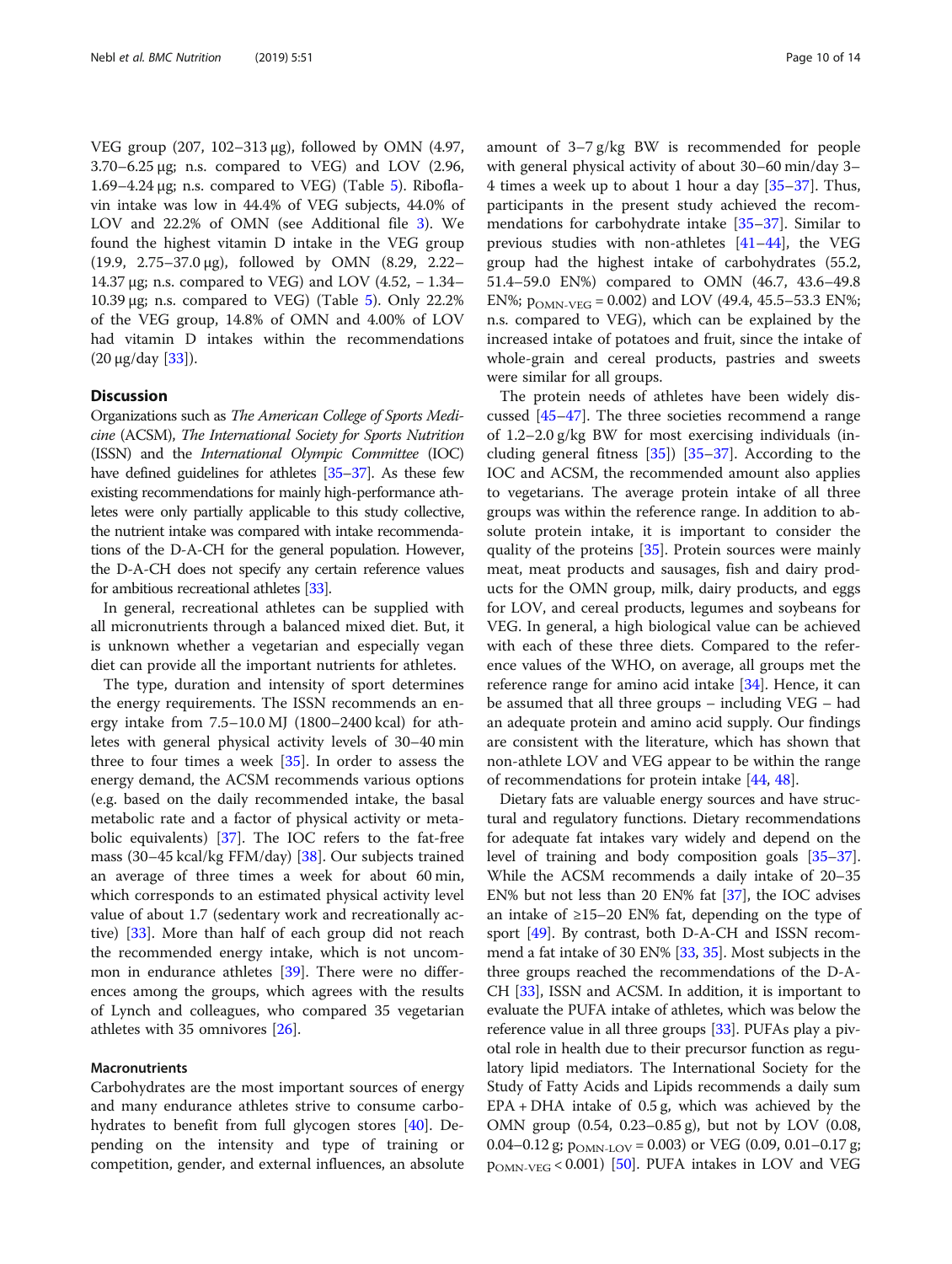within this study can be classified as inadequate, which is consistent with other studies regarding non-athlete vegetarians and vegans [\[51](#page-13-0)]. The EPA/DHA supplements were only consumed occasionally in the VEG and LOV groups. The resulting LA:ALA ratios in the VEG (1:5.71) and LOV groups (1:5.30) were within the reference range [[33](#page-12-0)]. The OMN group showed higher LA:ALA ratios (1:8.04), which are consistent with the results of the German Nutrition Survey [[52](#page-13-0)].

#### Micronutrients

It is generally thought that athletes consume high amounts of micronutrients via dietary supplements due to their increased health awareness [\[53](#page-13-0)]. However, several studies have shown insufficient micronutrient intake in athletes [[54](#page-13-0), [55](#page-13-0)]. There are no specific recommendations for micronutrient intakes in recreationally active individuals, which differ from the general population's guidelines. However, in the view of the ACSM, ISSN and IOC, an adequate supply of micronutrients is assured with a balanced mixed diet. A possible insufficient supply to vegetarians of zinc, iron, riboflavin, cobalamin and vitamin D is described in the ACSM and IOC guidelines [[36,](#page-12-0) [37\]](#page-12-0), while the ACSM additionally mentions calcium, pyridoxine and folate. A specific risk of an insufficient micronutrient supply with a vegan diet is not mentioned.

In the present study, magnesium, calcium, iron, vitamin D and cobalamin were the most frequently supplemented nutrients. Cobalamin intake was strongly dependent on supplementation, especially for both female and male VEG. Half of the VEG group supplemented cobalamin and, thus, had a significantly higher intake compared to the D-A-CH reference values of  $4\mu$ g per day [\[33\]](#page-12-0). However, the very high cobalamin intake of the vegan supplement user can be classified as uncritical [[56](#page-13-0), [57\]](#page-13-0). In addition, the absorption rate decreases with increasing dosage. As expected, subjects of the VEG group who did not take cobalamin supplements had a marginal intake. Additionally, the dietary intake of the LOV group was insufficient, especially for males, who had cobalamin intakes below the recommendations, regardless of supplementation. However, although consuming cobalamin-rich foods such as meat, meat products and fish, its intake was still inadequate in one-third of the OMN group. Cobalamin is considered critical for VEG, but adequate intake should be ensured for every diet.

Due to high riboflavin levels in animal products, it was not surprising that the OMN group consumed the highest amounts, although, on average, VEG and female LOV reached the recommendations, which agrees with previous studies in non-athletes [\[58](#page-13-0), [59](#page-13-0)]. In contrast to Eisinger and colleagues, who showed high intakes of riboflavin in LOV endurance runners [\[60](#page-13-0)], only female LOV achieved the reference values. Pyridoxine intake exceeded the recommendations in the VEG group due to the high consumption of vegetables, legumes, nuts, and seeds, which has already been shown by other studies with non-athletes [\[58,](#page-13-0) [61](#page-13-0)]. The VEG group showed a high folate intake due to the high amount of folate in green vegetables, yeast, and nuts, while the folate intake of most OMN subjects was insufficient. These results are consistent with the German Nutrition Survey [[52](#page-13-0)] and studies with athletes [[54\]](#page-13-0).

Similar to cobalamin, vitamin D intake was strongly dependent on the use of supplements. This becomes clear by comparing the vitamin D intake between SU and non-SU. On average, the VEG group (19.9, 2.75– 37.0 μg) was closest to the recommendations of  $20 \mu$ g per day compared to OMN (8.29, 2.21–14.4 μg) and LOV (4.52,  $-1.14-10.4 \mu$ g). However, the intake of vitamin D was considerably higher in SU compared to non-SU. Hence, the mean values for the vitamin D intake in the VEG group (including SU and non-SU) should be treated with caution. This also applies to the OMN and LOV group, although not quite as strongly pronounced. However, it is worth mentioning that an adequate vitamin D status can only be evaluated with the endogenous 25-hydroxyvitamin D status in the blood [\[62](#page-13-0)].

Similar to other studies with non-athletes [[42,](#page-13-0) [58\]](#page-13-0), the highest iron intake from food (excluding supplements) was observed in VEG subjects compared to LOV and OMN. In addition, the VEG group had the highest iron intake via supplements compared to the other two groups. A total of more than 85% of VEG subjects achieved the recommendations compared to only  $\sim$  50% in OMN and LOV. Male subjects of all groups were above the recommendations with more than 10 mg per day, independent of supplementation. Female OMN and LOV subjects achieved the recommendation of 15 mg daily only after supplementation. Interestingly, the VEG group reached the iron intake recommendations solely via food and not via supplements. The literature on the iron supply of athletes is inconsistent. Some studies found an adequate  $[63, 64]$  $[63, 64]$  $[63, 64]$  $[63, 64]$  and others an inadequate iron intake in athletes [\[65](#page-13-0)]. High-performance athletes might have increased requirements due to biochemical adaptations (e.g. increased blood formation and increased enzymatic antioxidant defense) and increased iron losses via sweat, urine, and feces, which results in a higher risk of iron deficiency anemia [\[64\]](#page-13-0). In addition to absolute amounts, the bioavailability of different iron species should be considered. Despite the exclusive consumption of plant-based iron of the VEG group, LOV and OMN also consumed predominantly plant iron sources. While plant-based foods contain non-heme iron, mainly in trivalent form  $(Fe<sup>3+</sup>)$ , which has a poor bioavailability of 1–5%, meat and fish contain about 70%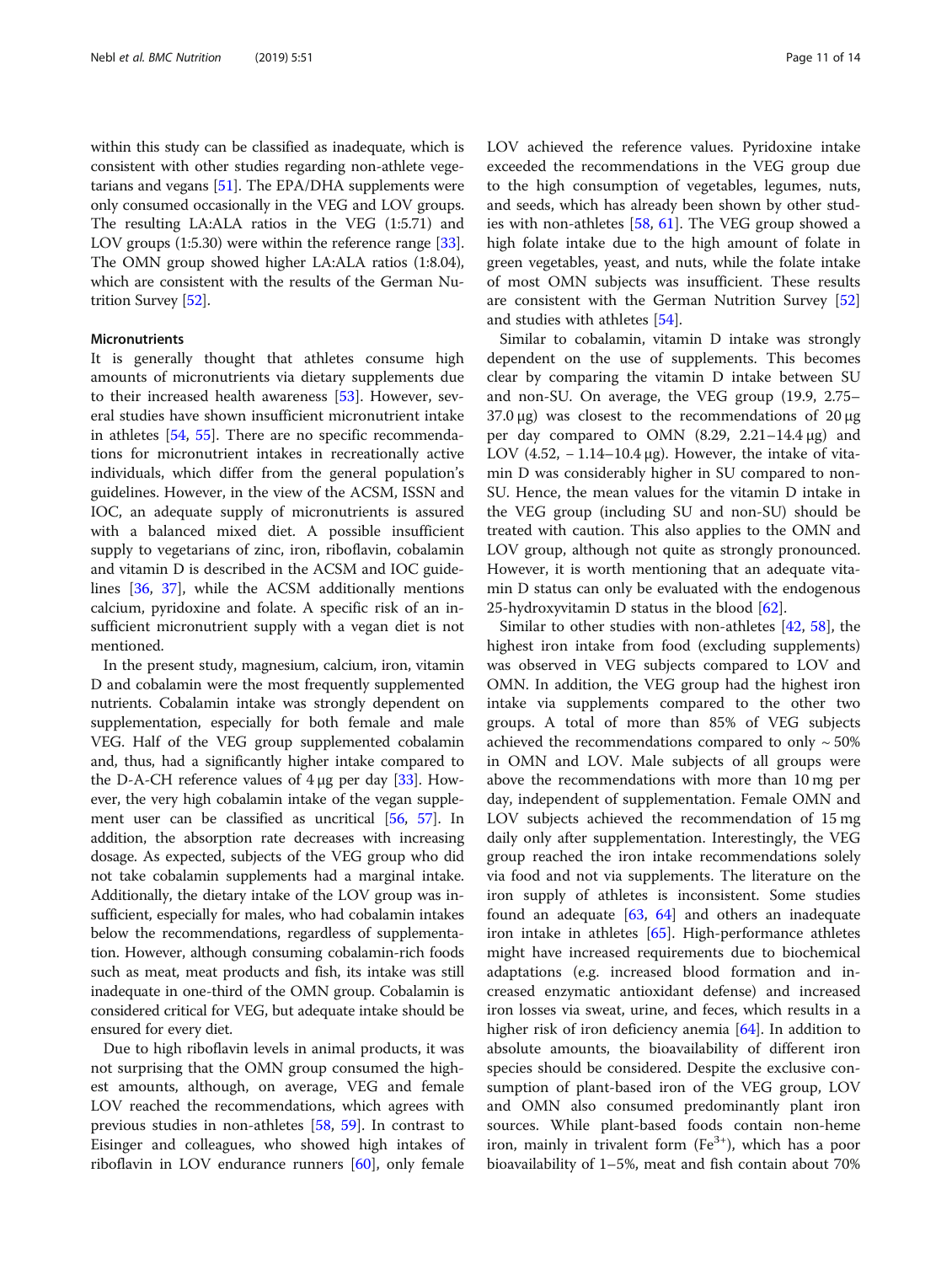<span id="page-11-0"></span>of the total iron in the form of heme iron, which can be absorbed much better at 10–20% [[66,](#page-13-0) [67](#page-13-0)]. Hence, the lower iron intake in OMN subjects compared to LOV and VEG does not necessarily result in a lower status. Moreover, further influences on bioavailability (promoting substances such as ascorbic acid or lactic acid and inhibiting substances such as phytic acid or oxalic acid, which occurs in vegetable foods) must be taken into account (the same applies to zinc, magnesium, and calcium). Therefore, only functional parameters, such as transferrin and ferritin, indicate an adequate supply status.

The present results show that calcium is a critical nutrient [\[55](#page-13-0)]. As expected, calcium intake was highest among OMN subjects, although more than half were below the reference range. The highest number of subjects with an intake below the reference range for calcium was found in the LOV group (64.0%), although they consumed milk and dairy products. The athlete's dietary intake of calcium should be improved independently of dietary habits due to the importance of bone health, and normal nerve and muscle function [[68\]](#page-13-0). The mean intake of zinc was within the reference range for all groups, although male LOV subjects were slightly below. Female participants and non-SU of all three groups reached the recommendations [[33\]](#page-12-0). Interestingly, the zinc supply was similar in OMN and VEG subjects, although animal-based foods are rich in zinc and the zinc supplement intake in the VEG group was considerably lower than OMN. These results reveal that zincrich plant-based foods can secure adequate zinc supply. The literature on zinc supply is inconsistent. Some studies observed a slightly lower but adequate intake of zinc in vegetarians and VEG compared to OMN [[43](#page-13-0), [48,](#page-13-0) [58](#page-13-0)], other studies found no differences between vegetarian and OMN endurance athletes [[26\]](#page-12-0).

The fact that the data of dietary intake relied on selfreported data by subjects should be considered. Both under- and over-reporting are further sources of error in dietary records. Since the use of iodized salt is voluntary in Germany and a precise indication about the dietary intake is critical, the values of iodine intake should be considered with caution. Furthermore, there are limitations regarding the nutrition software that shows data gaps, especially regarding vegan products. We did not consider the water intake of the subjects, which might also influence nutrient (e.g. mineral) supply.

#### Conclusion

In summary, all three groups were adequately supplied with most nutrients. As expected, the intake of carbohydrates and fiber was highest in the VEG group, while the recommended amount of fat was not reached. Moreover, all three groups exceeded the recommendations for

absolute protein intake. The mean intake of micronutrients was partly dependent on supplementation, especially for vitamin D and cobalamin. Only female VEG achieved the recommended amounts for iron intake solely via food and not via supplements. However, the demand for several micronutrients might be higher for athletes due to increased requirements and losses, especially when exogenous factors such heat occur [\[69](#page-13-0)–[72](#page-13-0)]. Recommendations of current guidelines for adequate micronutrient intakes of ambitious recreational athletes are sparse due to a lack of data and future studies should clarify if specific recommendations are necessary.

#### Supplementary information

Supplementary information accompanies this paper at [https://doi.org/10.](https://doi.org/10.1186/s40795-019-0313-8) [1186/s40795-019-0313-8](https://doi.org/10.1186/s40795-019-0313-8) .

Additional file 1. Dietary intake of essential amino acids (mg/kg BW) according to dietary pattern.

Additional file 2. Dietary intake of fatty acids according to dietary pattern.

Additional file 3. Proportion of participants who did not reach the recommended dietary intake of minerals and vitamins. Dietary intake is depicted in addition to supplement intake.

#### Abbreviations

ACSM: American College of Sports Medicine; ALA: Alpha-linolenic acid; ANOVA: Analysis of variance; BMI: Body mass index; bpm: Beats per minute; BW: Body weight; CI: Confidence interval; D-A-CH: Deutsche, Österreichische und Schweizerische Gesellschaften für Ernährung, German, Austrian and Swiss Nutrition Societies; DHA: Docosahexaenoic acid; EN%: Energy percent; EPA: Eicosapentaenoic acid; IOC: International Olympic Committee; ISSN: International Society for Sports Nutrition; LA: Linoleic acid; LOV: Lactoovo vegetarians; n.s.: Not significant; non-SU: Non-supplement users; OMN: Omnivores; PUFA: Polyunsaturated fatty acid; SD: Standard deviation; SU: Supplement users; VEG: Vegans; WHO: World Health Organization

#### Acknowledgments

We would like to thank the participants who contributed their time to this study. The publication of this article was funded by the Open Access Fund of the Leibniz Universität Hannover.

#### Authors' contributions

JN, SH, UT and AH co-designed the study and survey materials. JN, PW, JE and SH were responsible for data acquisition. JN drafted the manuscript and conducted the statistical analyses. JPS and AH revised the manuscript critically for important content. All authors provided critical revisions and read and approved the final manuscript.

#### Funding

The study was funded by our own resources.

#### Availability of data and materials

The datasets used and/or analyzed during the current study are available from the corresponding author on reasonable request.

#### Ethics approval and consent to participate

The Ethics Committee at the Medical Chamber of Lower Saxony (Hannover, Germany) granted ethical approval for this research. The study was conducted in accordance with the Declaration of Helsinki. All participants gave their written informed consent.

#### Consent for publication

Not applicable.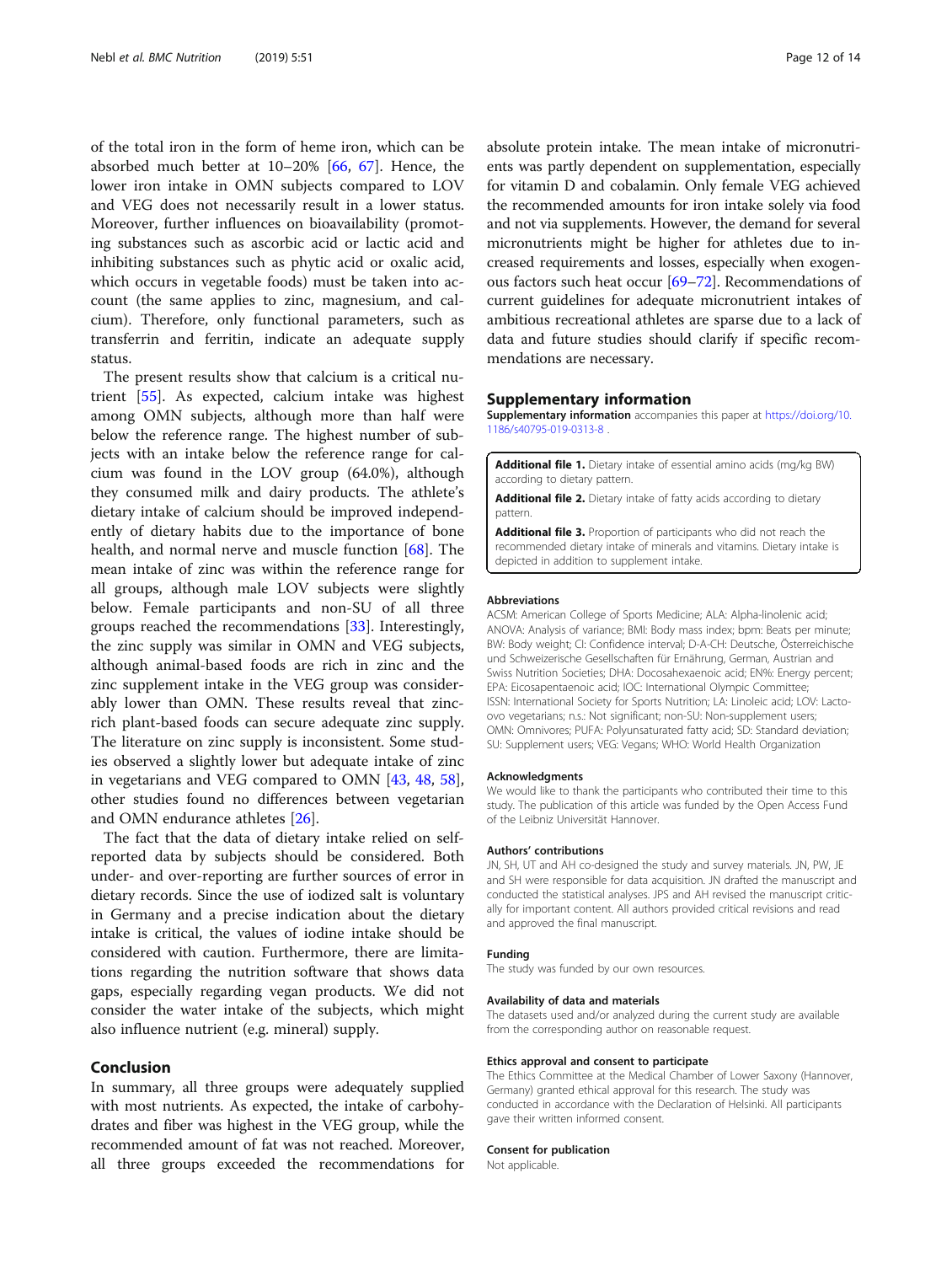#### <span id="page-12-0"></span>Competing interests

The authors declare that they have no competing interests.

#### Author details

<sup>1</sup> Faculty of Natural Sciences, Institute of Food Science and Human Nutrition, Leibniz University Hannover, 30167 Hannover, Germany. <sup>2</sup>Hannover Medical School, Institute of Sports Medicine, 30625 Hannover, Germany.

## Received: 1 February 2019 Accepted: 14 October 2019

#### References

- 1. Ströhle A, Löser C, Behrendt I, Leitzmann C, Hahn A. Alternative Ernährungsformen. Aktuel Ernährungsmed. 2016;41:47–65. [https://doi.org/](https://doi.org/10.1055/s-0041-111459) [10.1055/s-0041-111459.](https://doi.org/10.1055/s-0041-111459)
- 2. Ströhle A, Behrendt I, Behrendt P, Hahn A. Alternative Ernährungsformen. Aktuel Ernährungsmed. 2016;41:120–38. <https://doi.org/10.1055/s-0042-102322>.
- 3. SKOPOS. 1,3 Millionen Deutsche leben vegan. 2016. Available from: [https://](https://www.skopos.de/news/13-millionen-deutsche-leben-vegan.html) [www.skopos.de/news/13-millionen-deutsche-leben-vegan.html](https://www.skopos.de/news/13-millionen-deutsche-leben-vegan.html) (Accessed 13 Feb 2018).
- 4. Mensink GBM, Barbosa CL, Brettschneider A-K. Verbreitung der vegetarischen Ernährungsweise in Deutschland. J Health Monitor. 2016;2(1): 2–15. <https://doi.org/10.17886/RKI-GBE-2016-033>.
- 5. Allensbach I. Anzahl der Personen in Deutschland, die sich selbst als Vegetarier einordnen oder als Leute, die weitgehend auf Fleisch verzichten\*, von 2007 bis 2018 (in Millionen): Statista; n.d. Available from: [https://de.](https://de.statista.com/statistik/daten/studie/173636/umfrage/lebenseinstellung-anzahl-vegetarier/) [statista.com/statistik/daten/studie/173636/umfrage/lebenseinstellung](https://de.statista.com/statistik/daten/studie/173636/umfrage/lebenseinstellung-anzahl-vegetarier/)[anzahl-vegetarier/](https://de.statista.com/statistik/daten/studie/173636/umfrage/lebenseinstellung-anzahl-vegetarier/) (Accessed 5 Apr 2019)
- 6. WorldAtlas. Länder mit dem höchsten Anteil von Vegetariern an der Bevölkerung weltweit (Stand: 2016): Statista; 2016. Available from: [https://de.](https://de.statista.com/statistik/daten/studie/261627/umfrage/anteil-von-vegetariern-und-veganern-an-der-bevoelkerung-ausgewaehlter-laender-weltweit/) [statista.com/statistik/daten/studie/261627/umfrage/anteil-von-vegetariern](https://de.statista.com/statistik/daten/studie/261627/umfrage/anteil-von-vegetariern-und-veganern-an-der-bevoelkerung-ausgewaehlter-laender-weltweit/)[und-veganern-an-der-bevoelkerung-ausgewaehlter-laender-weltweit/](https://de.statista.com/statistik/daten/studie/261627/umfrage/anteil-von-vegetariern-und-veganern-an-der-bevoelkerung-ausgewaehlter-laender-weltweit/) (Accessed 5 June 2018)
- Gallup. Few Americans Vegetarian or Vegan. 2018. Available from: [https://](https://news.gallup.com/poll/238328/snapshot-few-americans-vegetarian-vegan.aspx) [news.gallup.com/poll/238328/snapshot-few-americans-vegetarian-vegan.](https://news.gallup.com/poll/238328/snapshot-few-americans-vegetarian-vegan.aspx) [aspx](https://news.gallup.com/poll/238328/snapshot-few-americans-vegetarian-vegan.aspx) (Accessed 5 Apr 2019).
- 8. Melina V, Craig W, Levin S. Position of the academy of nutrition and dietetics: vegetarian diets. J Acad Nutr Diet. 2016;116:1970–80. [https://doi.](https://doi.org/10.1016/j.jand.2016.09.025) [org/10.1016/j.jand.2016.09.025](https://doi.org/10.1016/j.jand.2016.09.025).
- 9. Hever J. Plant-based diets: a physician's guide. Perm J. 2016;20(3):15–082. [https://doi.org/10.7812/TPP/15-082.](https://doi.org/10.7812/TPP/15-082)
- 10. Appleby PN, Key TJ. The long-term health of vegetarians and vegans. Proc Nutr Soc. 2016;75:287–93. <https://doi.org/10.1017/S0029665115004334> .
- 11. Key TJ, Appleby PN, Spencer EA, Travis RC, Roddam AW, Allen NE. Cancer incidence in vegetarians: results from the European prospective investigation into Cancer and nutrition (EPIC-Oxford). Am J Clin Nutr. 2009; 89:1620S–6S. [https://doi.org/10.3945/ajcn.2009.26736M.](https://doi.org/10.3945/ajcn.2009.26736M)
- 12. Orlich MJ, Singh PN, Sabaté J, Jaceldo-Siegl K, Fan J, Knutsen S, et al. Vegetarian dietary patterns and mortality in Adventist health study 2. JAMA Intern Med. 2013;173:1230. [https://doi.org/10.1001/jamainternmed.](https://doi.org/10.1001/jamainternmed.2013.6473) [2013.6473.](https://doi.org/10.1001/jamainternmed.2013.6473)
- 13. Pettersen BJ, Anousheh R, Fan J, Jaceldo-Siegl K, Fraser GE. Vegetarian diets and blood pressure among white subjects: results from the Adventist health Study-2 (AHS-2). Public Health Nutr. 2012;15:1909–16. [https://doi.org/10.](https://doi.org/10.1017/S1368980011003454) [1017/S1368980011003454.](https://doi.org/10.1017/S1368980011003454)
- 14. Rizzo NS, Sabate J, Jaceldo-Siegl K, Fraser GE. Vegetarian dietary patterns are associated with a lower risk of metabolic syndrome: the Adventist health study 2. Diabetes Care. 2011;34:1225–7. <https://doi.org/10.2337/dc10-1221> .
- 15. Turner-McGrievy GM, Davidson CR, Wingard EE, Wilcox S, Frongillo EA. Comparative effectiveness of plant-based diets for weight loss: a randomized controlled trial of five different diets. Nutrition. 2015;31:350–8. <https://doi.org/10.1016/j.nut.2014.09.002>.
- 16. Orlich MJ, Singh PN, Sabaté J, Fan J, Sveen L, Bennett H, et al. Vegetarian dietary patterns and the risk of colorectal cancers. JAMA Intern Med. 2015; 175:767–76. [https://doi.org/10.1001/jamainternmed.2015.59.](https://doi.org/10.1001/jamainternmed.2015.59)
- 17. Fraser GE. Vegetarian diets: what do we know of their effects on common chronic diseases? Am J Clin Nutr. 2009;89:1607S–12S. [https://doi.org/10.](https://doi.org/10.3945/ajcn.2009.26736K) [3945/ajcn.2009.26736K.](https://doi.org/10.3945/ajcn.2009.26736K)
- 18. Yokoyama Y, Nishimura K, Barnard ND, Takegami M, Watanabe M, Sekikawa A, et al. Vegetarian diets and blood pressure: a meta-analysis. JAMA Intern Med. 2014;174:577–87. <https://doi.org/10.1001/jamainternmed.2013.14547> .
- 19. Ford ES, Bergmann MM, Kröger J, Schienkiewitz A, Weikert C, Boeing H. Healthy living is the best revenge: findings from the European prospective investigation into Cancer and nutrition-Potsdam study. Arch Intern Med. 2009;169:1355–62. [https://doi.org/10.1001/archinternmed.2009.237.](https://doi.org/10.1001/archinternmed.2009.237)
- 20. Phillips F. Vegetarian nutrition. Nutr Bull. 2005;30:132–67. [https://doi.org/10.](https://doi.org/10.1111/j.1467-3010.2005.00467.x) [1111/j.1467-3010.2005.00467.x](https://doi.org/10.1111/j.1467-3010.2005.00467.x).
- 21. Silva SCG, Pinho JP, Borges C, Santos CT, Santos A, Graça P. Guidelines for a healthy vegetarian diet. Lisbon: Direção-Geral da Saúde; 2015.
- 22. National Health and Medical Research Council and New Zealand Ministry of Health. Nutrient reference values for Australia and New Zealand including recommended dietary intakes. Canberra: NHMRC; 2006. Available from: [http://](http://www.nhmrc.gov.au/guidelines/publications/n35-n36-n37) [www.nhmrc.gov.au/guidelines/publications/n35-n36-n37](http://www.nhmrc.gov.au/guidelines/publications/n35-n36-n37) (Accessed 9 July 2018)
- 23. Richter M, Boeing H, Grünewald-Funk D, Heseker H, Kroke A, Leschik-Bonnet E, et al. Vegan diet. Position of the German nutrition society (DGE). Ernährungs Umschau. 2016;63(04):92–102. [https://doi.org/10.4455/eu.2016.021.](https://doi.org/10.4455/eu.2016.021)
- 24. Trapp D, Knez W, Sinclair W. Could a vegetarian diet reduce exerciseinduced oxidative stress? A review of the literature. J Sports Sci. 2010;28: 1261–8. [https://doi.org/10.1080/02640414.2010.507676.](https://doi.org/10.1080/02640414.2010.507676)
- 25. Wirnitzer K, Seyfart T, Leitzmann C, Keller M, Wirnitzer G, Lechleitner C, et al. Prevalence in running events and running performance of endurance runners following a vegetarian or vegan diet compared to non-vegetarian endurance runners: the NURMI study. Springerplus. 2016;5:458. [https://doi.](https://doi.org/10.1186/s40064-016-2126-4) [org/10.1186/s40064-016-2126-4](https://doi.org/10.1186/s40064-016-2126-4).
- 26. Lynch H, Wharton C, Johnston C. Cardiorespiratory fitness and peak torque differences between vegetarian and omnivore endurance athletes: a crosssectional study. Nutrients. 2016;8:726. <https://doi.org/10.3390/nu8110726> .
- 27. Nieman DC. Physical fitness and vegetarian diets: is there a relation? Am J Clin Nutr. 1999;70:570s–5s.
- 28. Hanne N, Dlin R, Rotstein A. Physical fitness, anthropometric and metabolic parameters in vegetarian athletes. J Sports Med Phys Fitness. 1986;26(2): 180–5.
- 29. Boldt P, Knechtle B, Nikolaidis P, Lechleitner C, Wirnitzer G, Leitzmann C, et al. Quality of life of female and male vegetarian and vegan endurance runners compared to omnivores – results from the NURMI study (step 2). J Int Soc Sports Nutr. 2018;15:33. <https://doi.org/10.1186/s12970-018-0237-8> .
- 30. Wirnitzer K, Boldt P, Lechleitner C, Wirnitzer G, Leitzmann C, Rosemann T, et al. Health status of female and male vegetarian and vegan endurance runners compared to omnivores – results from the NURMI study (step 2). Nutrients. 2019;11:29. [https://doi.org/10.3390/nu11010029.](https://doi.org/10.3390/nu11010029)
- 31. Turner-McGrievy GM, Moore WJ, Barr-Anderson D. The interconnectedness of diet choice and distance running: results of the research understanding the NutritioN of endurance runners (RUNNER) study. Int J Sport Nutr Exerc Metab. 2015;26(3):205–11. <https://doi.org/10.1123/ijsnem.2015-0085>.
- 32. Wilson PB. Nutrition behaviors, perceptions, and beliefs of recent marathon finishers. Phys Sportsmed. 2016;44:242–51. [https://doi.org/10.1080/00913847.](https://doi.org/10.1080/00913847.2016.1177477) [2016.1177477](https://doi.org/10.1080/00913847.2016.1177477).
- 33. Deutsche Gesellschaft für Ernährung (DGE), Österreichische Gesellschaft für Ernährung (ÖGE), Schweizerische Gesellschaft für Ernährung (SGE). Referenzwerte für die Nährstoffzufuhr. 2. Auflage ed. Bonn: Neuer Umschau Buchverlag; 2018. 4. aktualisierte Ausgabe
- 34. Joint FAO/WHO/UNU Expert Consultation on Protein and Amino Acid Requirements in Human Nutrition (2002: Geneva, Switzerland), Food and Agriculture Organization of the United Nations, World Health Organization & United Nations University. Protein and amino acid requirements in human nutrition: report of a joint FAO/WHO/UNU expert consultation. Geneva: World Health Organization; 2007. Available from: [http://www.who.](http://www.who.int/iris/handle/10665/43411) [int/iris/handle/10665/43411](http://www.who.int/iris/handle/10665/43411)
- 35. Kerksick CM, Wilborn CD, Roberts MD, Smith-Ryan A, Kleiner SM, Jäger R, et al. ISSN exercise & sports nutrition review update: research & recommendations. J Int Soc Sports Nutr. 2018;15:38. <https://doi.org/10.1186/s12970-018-0242-y>.
- 36. Maughan RJ, Burke LM. In: Maughan RJ, Burke LM, editors. Practical nutritional recommendations for the athlete, vol. 69. Basel: KARGER; 2012. p. 131–49. <https://doi.org/10.1159/000329292> . Nestlé Nutr. Inst. Workshop Ser.
- 37. Thomas DT, Erdman KA, Burke LM. Position of the academy of nutrition and dietetics, dietitians of Canada, and the American College of Sports Medicine: nutrition and athletic performance. J Acad Nutr Diet. 2016;116: 501–28. <https://doi.org/10.1016/j.jand.2015.12.006>.
- Loucks AB, Kiens B, Wright HH. Energy availability in athletes. J Sports Sci. 2011;29(Suppl 1):S7–15. <https://doi.org/10.1080/02640414.2011.588958> .
- 39. Loucks AB. Low energy availability in the marathon and other endurance sports. Sports Med Auckl NZ. 2007;37:348–52.